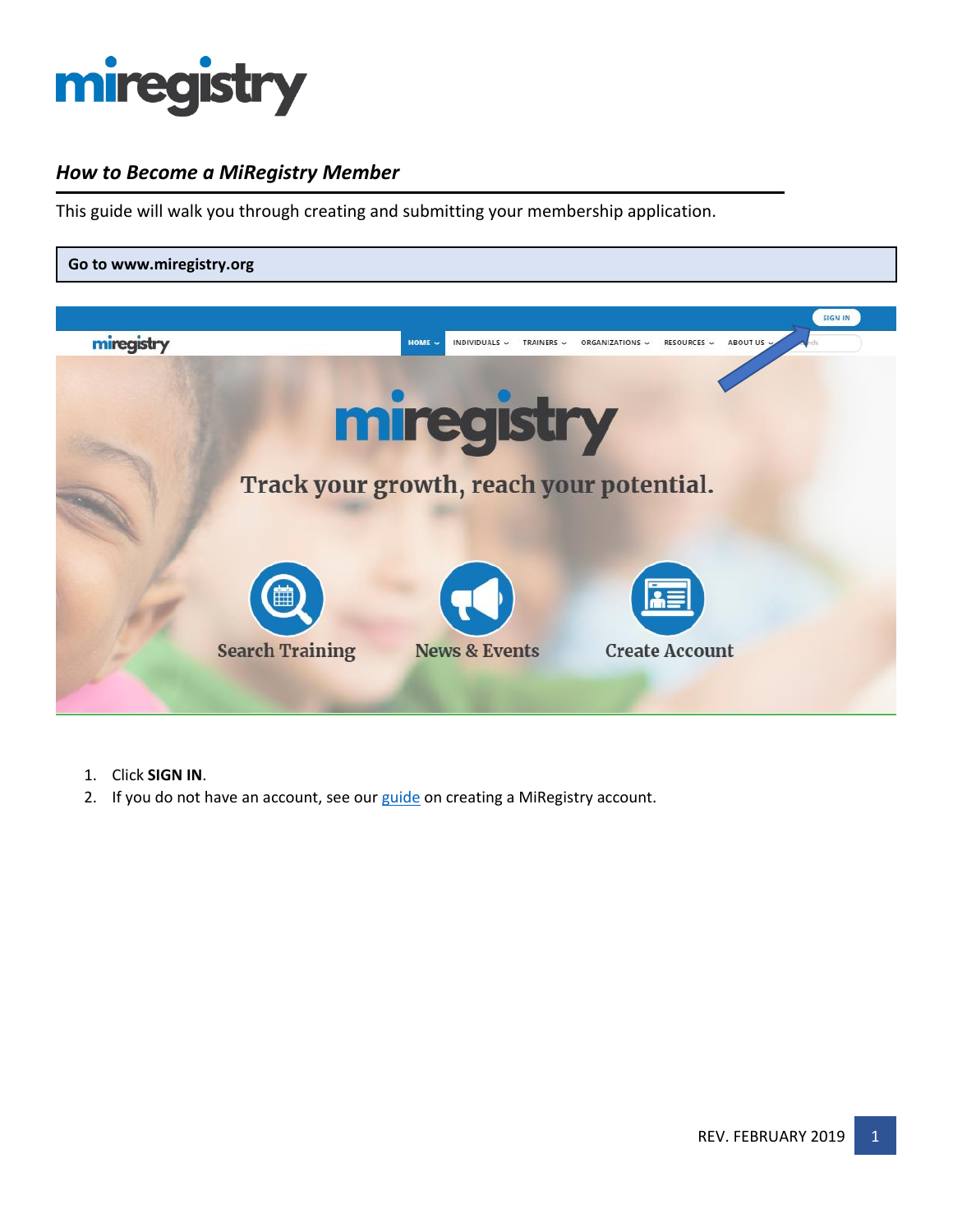

### **Membership Application**

# My Individual Profile

| Summary<br>Personal                                                   | Education | Employment | Training | Professional | Reports |             |                                                         |
|-----------------------------------------------------------------------|-----------|------------|----------|--------------|---------|-------------|---------------------------------------------------------|
| Welcome, Jon Tester                                                   |           |            |          |              |         |             | Registry ID 3031<br>Jon Tester                          |
| Beginning May 1, MiRegistry is accepting applications for membership. |           |            |          |              |         |             | 456 Street Rd.<br>Allenton, MI 48002<br>(123) 456-4545  |
| You have signed in but not submitted an application.                  |           |            |          |              |         |             | registrymichigan+jontester@gmail<br>.com                |
| Become a member                                                       |           |            |          |              |         | $\bullet$   | <b>Change Email</b>                                     |
| Become a trainer                                                      |           |            |          |              |         | $\bullet$   | <b>Organization</b>                                     |
|                                                                       |           |            |          |              |         | Apply/Renew | Profile<br>Management<br>Do any of the                  |
|                                                                       |           |            |          |              |         |             | following apply to<br>you?                              |
| Notes From Staff (0)                                                  |           |            |          |              |         |             | ✔ You would like to<br>link an existing<br>organization |
| A No Notes Exist                                                      |           |            |          |              |         |             | profile to your<br>account<br>✔ You would like to       |
|                                                                       |           |            |          |              |         |             | add a new<br>organization<br>profile to your<br>account |
|                                                                       |           |            |          |              |         |             | Add Organization Profile                                |

1. Check the 'Become a member' box and click **APPLY/RENEW**.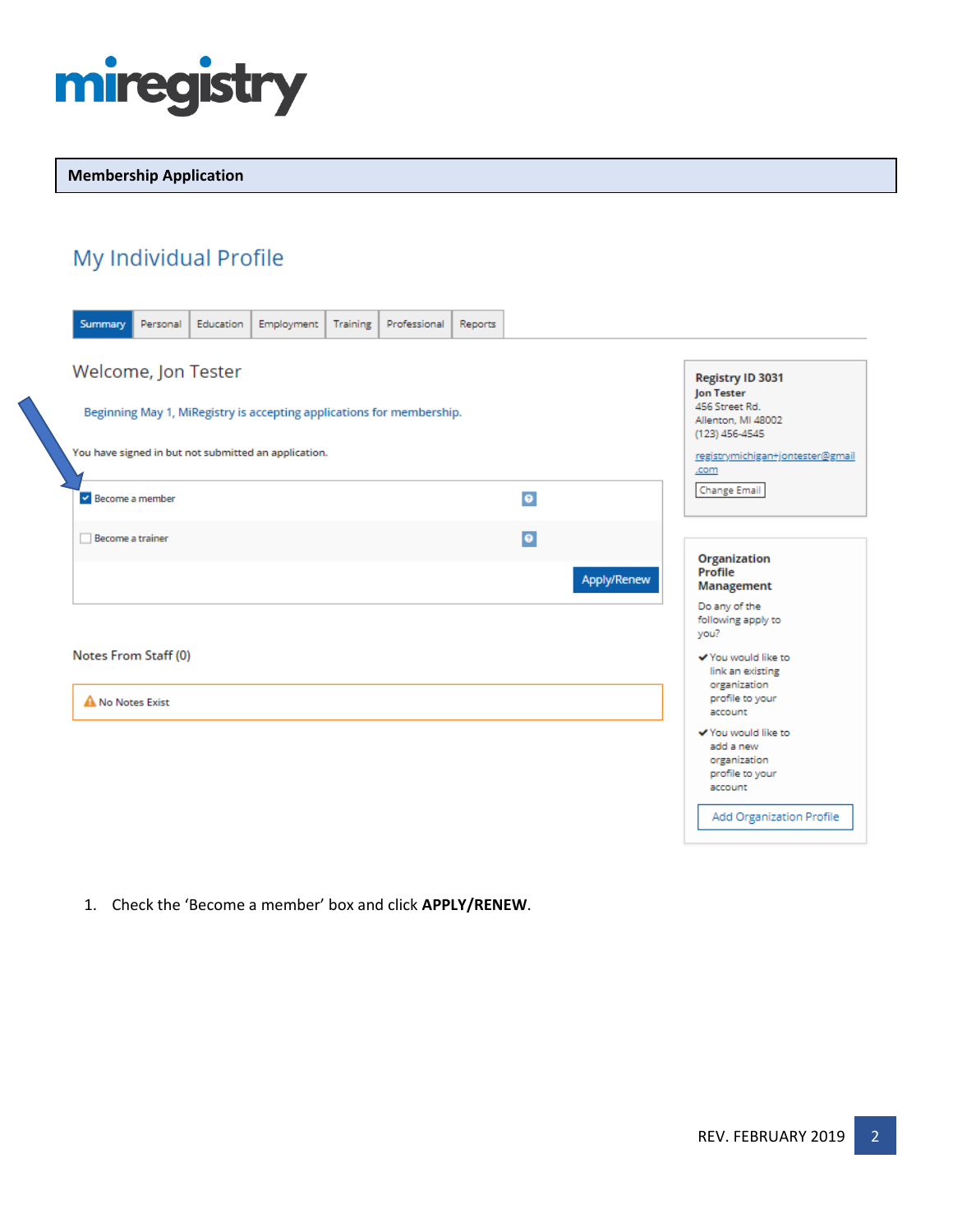

# **Membership Application**

You will provide the information in each of the steps below. Each step will be saved as you go. If you can't complete all steps you may come back and complete it later.



- 1. The membership application will take you through the above six steps.
- 2. To accurately fill out the information, having access to your updated resume with dates of employment and education can be helpful.
- 3. Click **START APPLICATION**.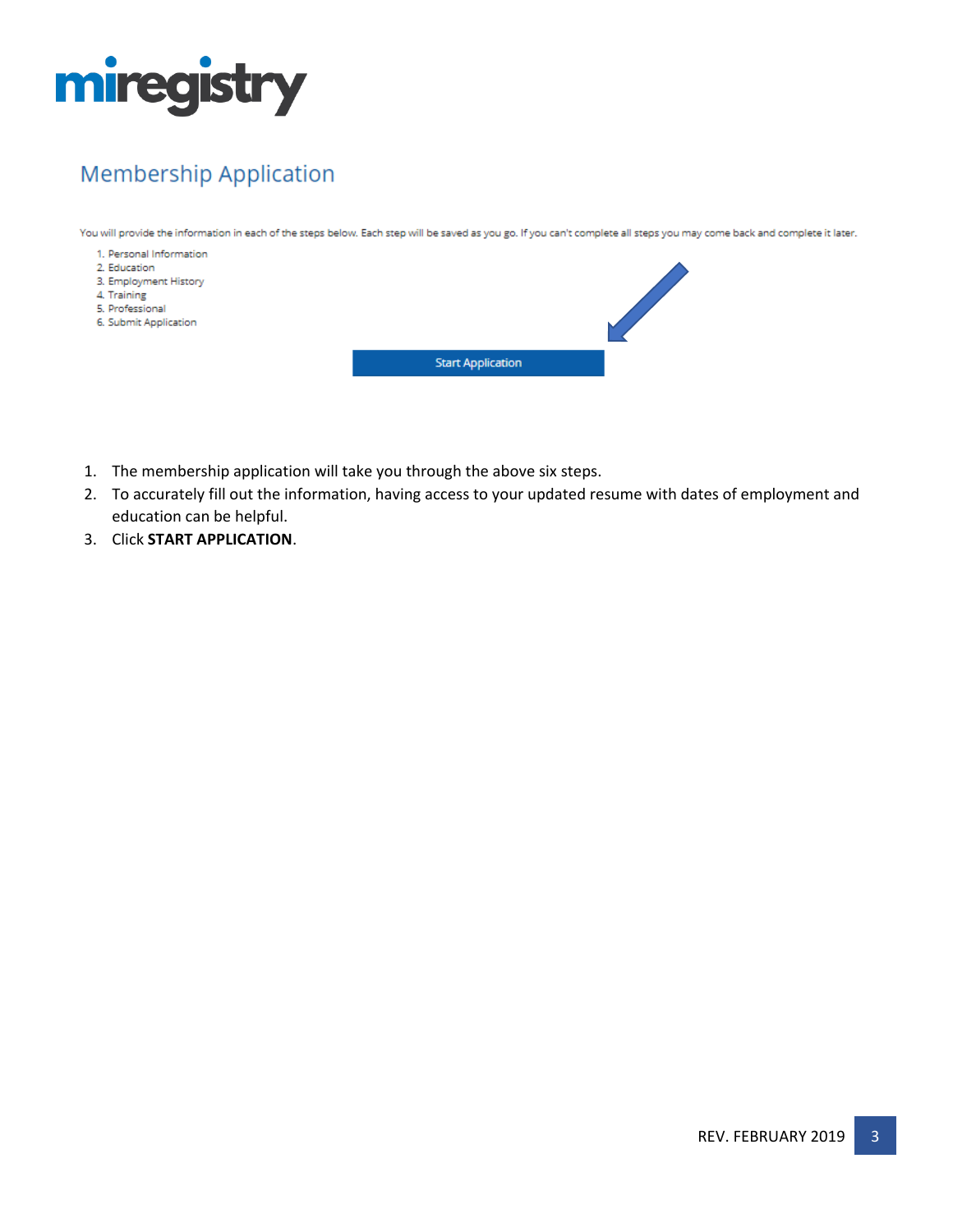

### **Personal Information**

| <b>Personal Information</b> | Education              | Employment                                                                                                                                                           | Training <b>Committee</b>        | Professional               | Submit<br>Application |
|-----------------------------|------------------------|----------------------------------------------------------------------------------------------------------------------------------------------------------------------|----------------------------------|----------------------------|-----------------------|
|                             |                        |                                                                                                                                                                      |                                  |                            |                       |
|                             | Registry ID 3031       |                                                                                                                                                                      |                                  |                            |                       |
|                             | First Name*            |                                                                                                                                                                      |                                  |                            |                       |
|                             | lon                    |                                                                                                                                                                      |                                  |                            |                       |
|                             | <b>Middle Name</b>     |                                                                                                                                                                      |                                  |                            |                       |
|                             |                        |                                                                                                                                                                      |                                  |                            |                       |
|                             | Last Name*             |                                                                                                                                                                      |                                  |                            |                       |
|                             | Tester                 |                                                                                                                                                                      |                                  |                            |                       |
|                             |                        | El I want to provide my previous name(s).                                                                                                                            |                                  |                            |                       |
|                             |                        | Email address serves as your login. If you change your email address, a verification<br>email will be sent to the new email address. After you verify your new email |                                  |                            |                       |
|                             |                        | address, you will log in using your new email address.                                                                                                               |                                  |                            |                       |
|                             | Email Address*         | registrymichigan+jontester@gmail.com                                                                                                                                 |                                  |                            |                       |
|                             |                        |                                                                                                                                                                      |                                  |                            |                       |
|                             | <b>Mailing Address</b> |                                                                                                                                                                      |                                  | This is a business address |                       |
|                             | Street Address*        |                                                                                                                                                                      |                                  | Apt/Suite #                |                       |
|                             | 456 Street Rd.         |                                                                                                                                                                      |                                  |                            |                       |
|                             | Zip                    | City*                                                                                                                                                                |                                  | State*                     |                       |
|                             | 48002                  | Allenton                                                                                                                                                             |                                  | MI<br>۷                    |                       |
|                             | County*                |                                                                                                                                                                      | Country*                         |                            |                       |
|                             | Saint Clair            |                                                                                                                                                                      | <b>United States</b>             | ۷                          |                       |
|                             |                        |                                                                                                                                                                      |                                  |                            |                       |
|                             | <b>Home Address</b>    |                                                                                                                                                                      |                                  | Same as mailing address    |                       |
|                             | <b>Street Address</b>  |                                                                                                                                                                      |                                  | Apt/Suite #                |                       |
|                             | 456 Street Rd.         |                                                                                                                                                                      |                                  |                            |                       |
|                             | Zip<br>48002           | City<br>Allenton                                                                                                                                                     |                                  | State<br>▼<br>MI           |                       |
|                             |                        |                                                                                                                                                                      |                                  |                            |                       |
|                             | County<br>Saint Clair  |                                                                                                                                                                      | Country*<br><b>United States</b> | $\pmb{\nabla}$             |                       |
|                             |                        |                                                                                                                                                                      |                                  |                            |                       |

1. Your personal page will autofill your name and address from the information you provided when your account was created.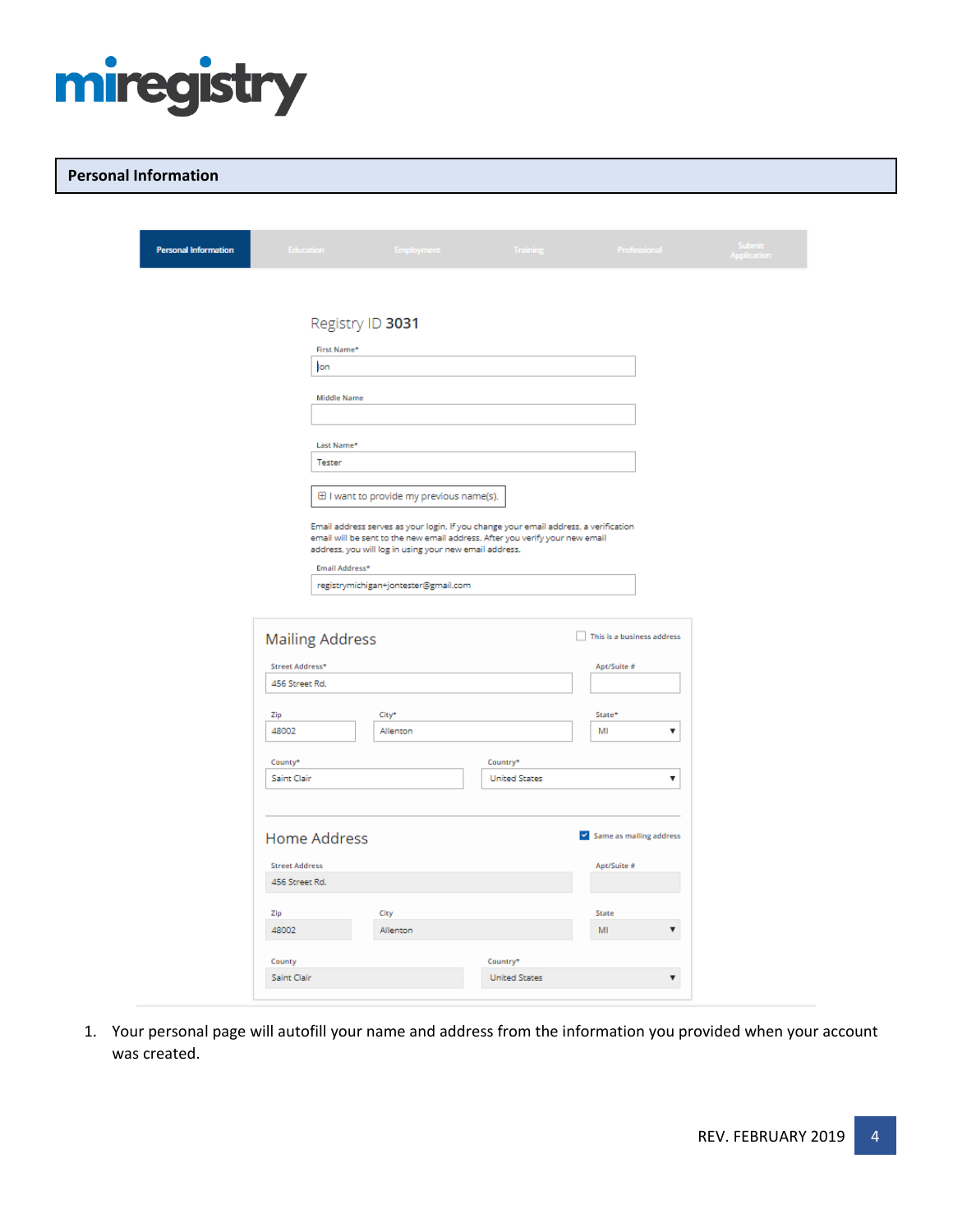

|                       | Primary phone number*                  |    |             |   |           |           |  |
|-----------------------|----------------------------------------|----|-------------|---|-----------|-----------|--|
|                       | 123                                    | L, | 456         | ä | 4545      |           |  |
|                       |                                        |    |             |   |           |           |  |
|                       | Secondary phone number                 |    |             |   |           |           |  |
|                       |                                        | ı, |             | ٠ |           |           |  |
|                       | Fax                                    |    |             |   |           |           |  |
|                       |                                        | ۰  |             | ۰ |           |           |  |
|                       | Birth Date*                            |    |             |   |           |           |  |
|                       | April                                  |    | 24<br>▼     |   | 1985<br>▼ | ▼         |  |
|                       | ¥                                      |    |             |   |           |           |  |
|                       | Gender*                                |    |             |   |           |           |  |
|                       | Unspecified                            |    |             |   |           | ۷         |  |
|                       |                                        |    |             |   |           |           |  |
| Ethnicity             |                                        |    |             |   |           |           |  |
|                       | Are you of Hispanic or Latino origin?* |    |             |   |           |           |  |
| $\bigcirc$ Yes        | O No                                   |    | Unspecified |   |           | $\bullet$ |  |
|                       | Do you consider yourself?*             |    |             |   |           |           |  |
| White x               |                                        |    |             |   |           | o.        |  |
| Select All that Apply |                                        |    |             |   |           |           |  |
| Language              |                                        |    |             |   |           |           |  |
| Primary Language*     |                                        |    |             |   |           |           |  |
| English               |                                        |    |             |   |           |           |  |
| ۰                     |                                        |    |             |   |           |           |  |
| Secondary Language    |                                        |    |             |   |           |           |  |
| $\bullet$             |                                        |    |             |   |           |           |  |
|                       | <b>Preferred Training Language</b>     |    |             |   |           |           |  |
| English               |                                        |    |             |   |           |           |  |
| ۰                     |                                        |    |             |   |           |           |  |
|                       |                                        |    |             |   |           |           |  |
|                       |                                        |    |             |   |           |           |  |

### **Additional Information**

| Are you an enrolled member of a federally recognized tribe, or a first or second generation<br>descendant of an enrolled member? |  |
|----------------------------------------------------------------------------------------------------------------------------------|--|
| No                                                                                                                               |  |

- 1. Your phone number and birthdate will autofill from the information you provided when your account was created.
- 2. Fill in your ethnicity and gender information. Please note that you may choose 'unspecified'.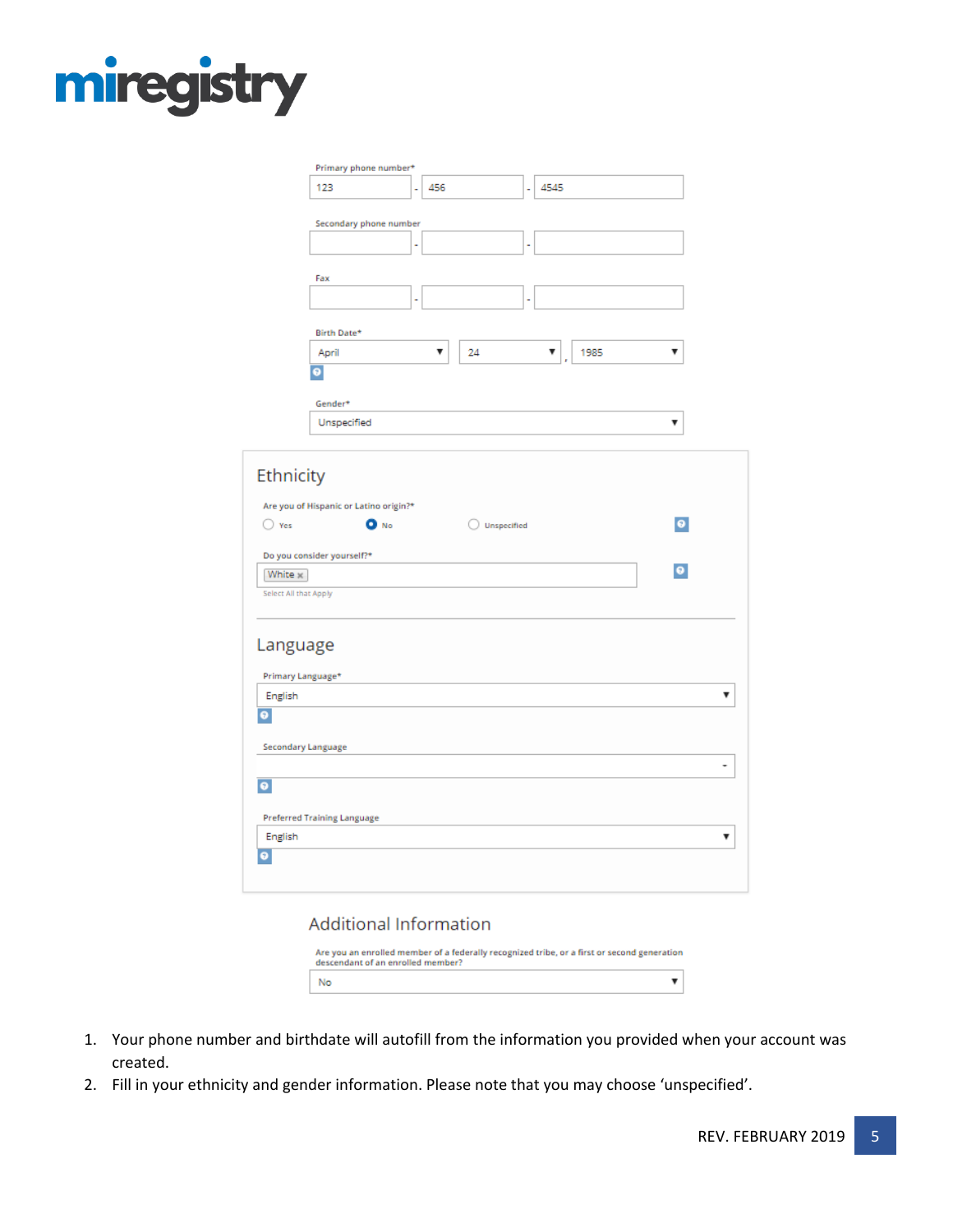

### **Additional Information**

Are you an enrolled member of a federally recognized tribe, or a first or second generation<br>descendant of an enrolled member?

|--|

### **Communication Preferences**

We may send periodic communications related to the registry and your account. You are automatically subscribed to receive these communications. If do not wish to receive these communications please unsubscribe.

|              | Unsubscribe<br>You will not receive informational emails from us, but you will continue to receive emails regarding your account.<br>Subscribe<br>You will receive informational emails from us in addition to emails regarding your account. |                                       |
|--------------|-----------------------------------------------------------------------------------------------------------------------------------------------------------------------------------------------------------------------------------------------|---------------------------------------|
| o My Profile |                                                                                                                                                                                                                                               | < Previous Step   Save and Continue > |

1. Click **SAVE AND CONTINUE >**.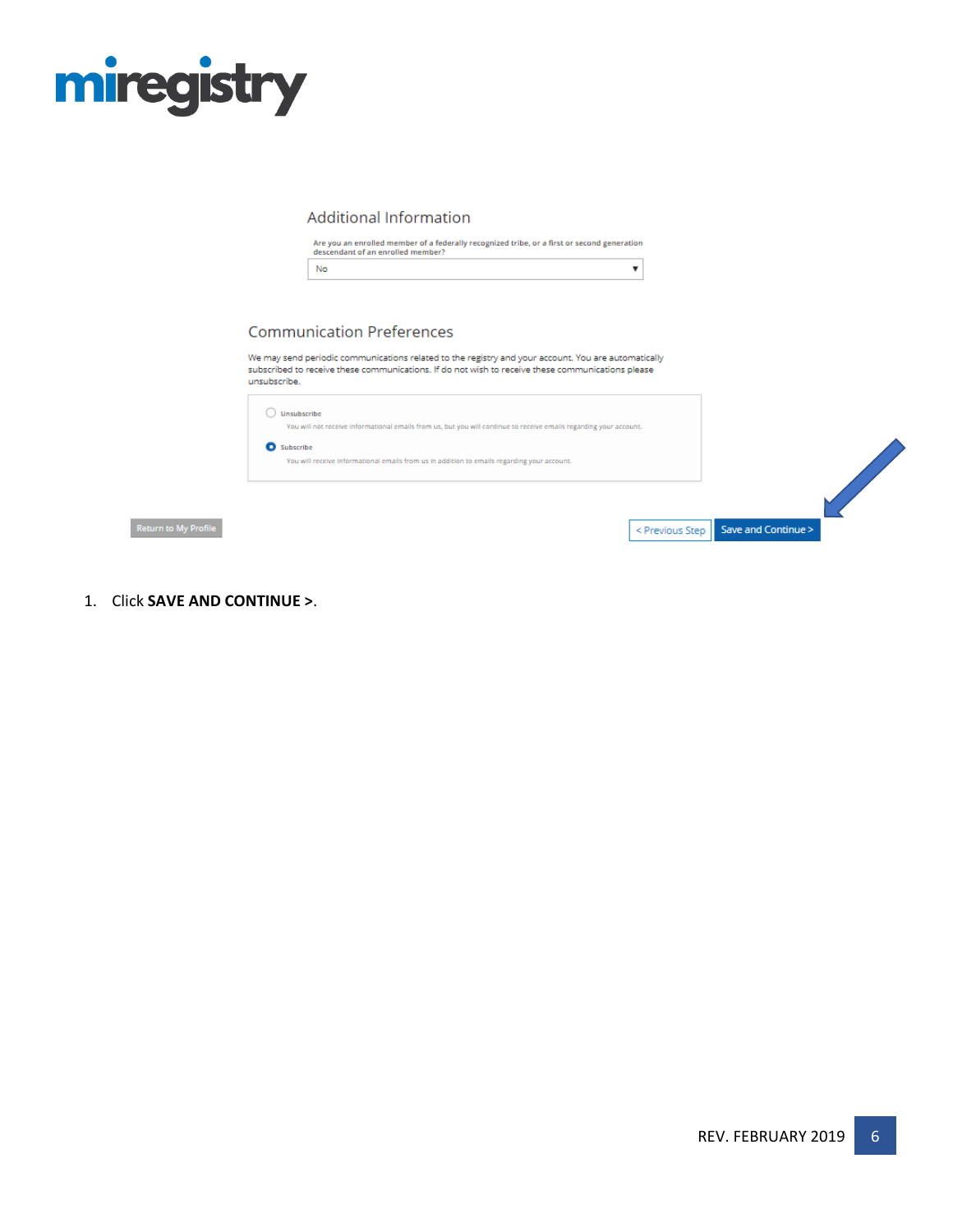

### **Education**

Education

| <b>Personal Information</b>                                                                                     | <b>Education</b> | <b>Employment</b>                                         | Training      | Professional    | Submit<br><b>Application</b> |  |  |  |
|-----------------------------------------------------------------------------------------------------------------|------------------|-----------------------------------------------------------|---------------|-----------------|------------------------------|--|--|--|
| <b>High School</b>                                                                                              |                  | <b>O</b> Click the Edit button to update your information |               |                 | Edit                         |  |  |  |
| <b>O</b> Higher Education<br>-- Add New --<br>▼<br><b>O</b> Click Add New to update your information            |                  |                                                           |               |                 |                              |  |  |  |
| <b>O</b> Certificates or Diplomas<br>-- Add New --<br>4<br><b>O</b> Click Add New to update your information    |                  |                                                           |               |                 |                              |  |  |  |
| <b>o</b> Endorsements or Credentials<br>-- Add New --<br>۰<br><b>O</b> Click Add New to update your information |                  |                                                           |               |                 |                              |  |  |  |
| <b>O</b> CDA Credentials                                                                                        |                  | <b>O</b> Click Add New to update your information         | -- Add New -- |                 | v                            |  |  |  |
| o Infant Mental Health Endorsement<br>-- Add New --<br>▼<br><b>O</b> Click Add New to update your information   |                  |                                                           |               |                 |                              |  |  |  |
| <b>o</b> Licensing Requirements                                                                                 |                  | <b>O</b> Click Add New to update your information         | -- Add New -- |                 | ۷                            |  |  |  |
| Return to My Profile                                                                                            |                  |                                                           |               | < Previous Step | Save and Continue >          |  |  |  |

1. To add education information, click the **EDIT** button.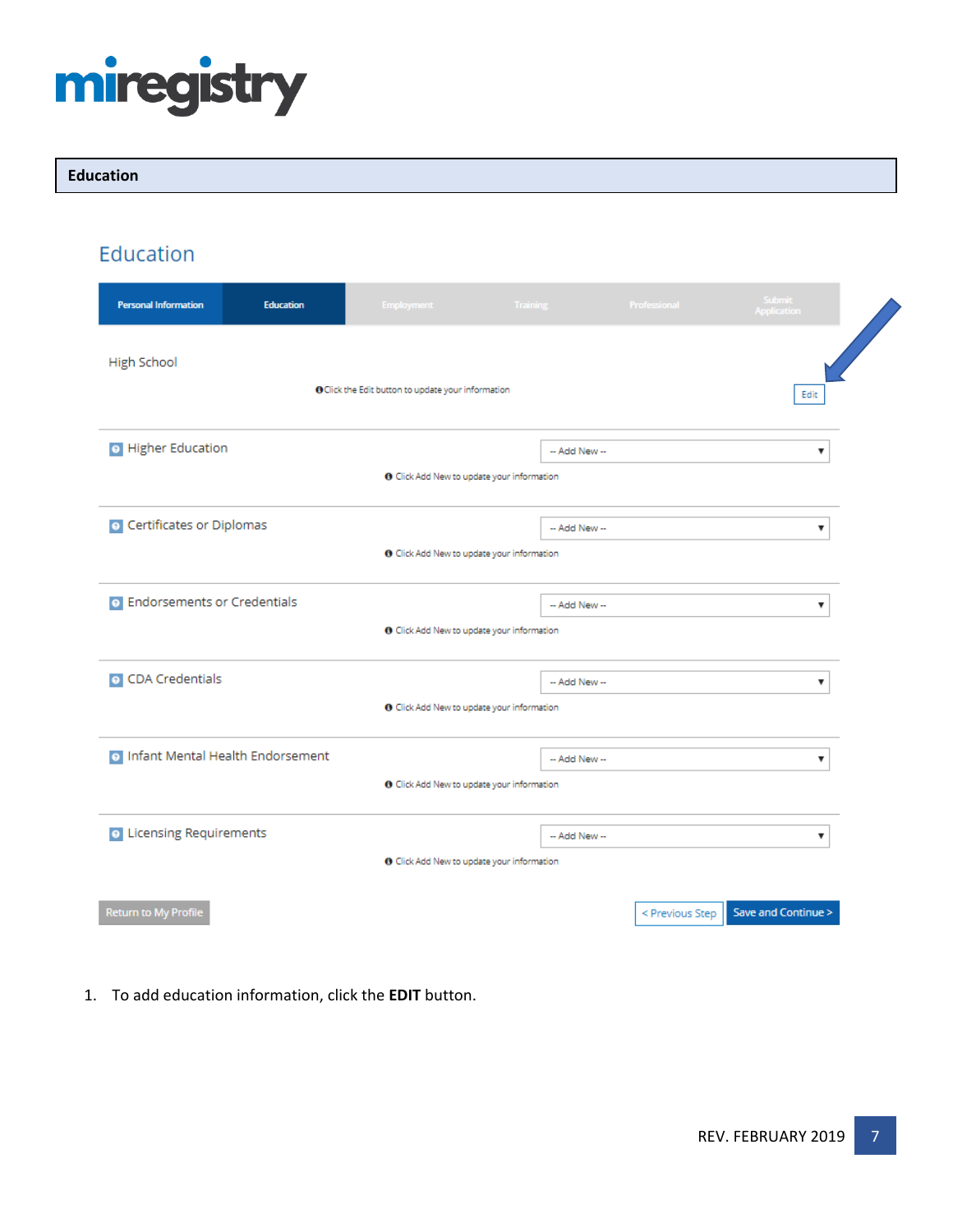

| <b>Edit Education</b>                                                                 | $\mathbf{x}$             |
|---------------------------------------------------------------------------------------|--------------------------|
| High School                                                                           |                          |
| Graduation Year<br>2003<br>Four-digit year<br>I do not have a High School/GED Diploma |                          |
|                                                                                       | Save and Close<br>Cancel |

- 1. Enter in your High School graduation date, or mark that you do not have a High School/GED Diploma.
- 2. Click **SAVE AND CLOSE**.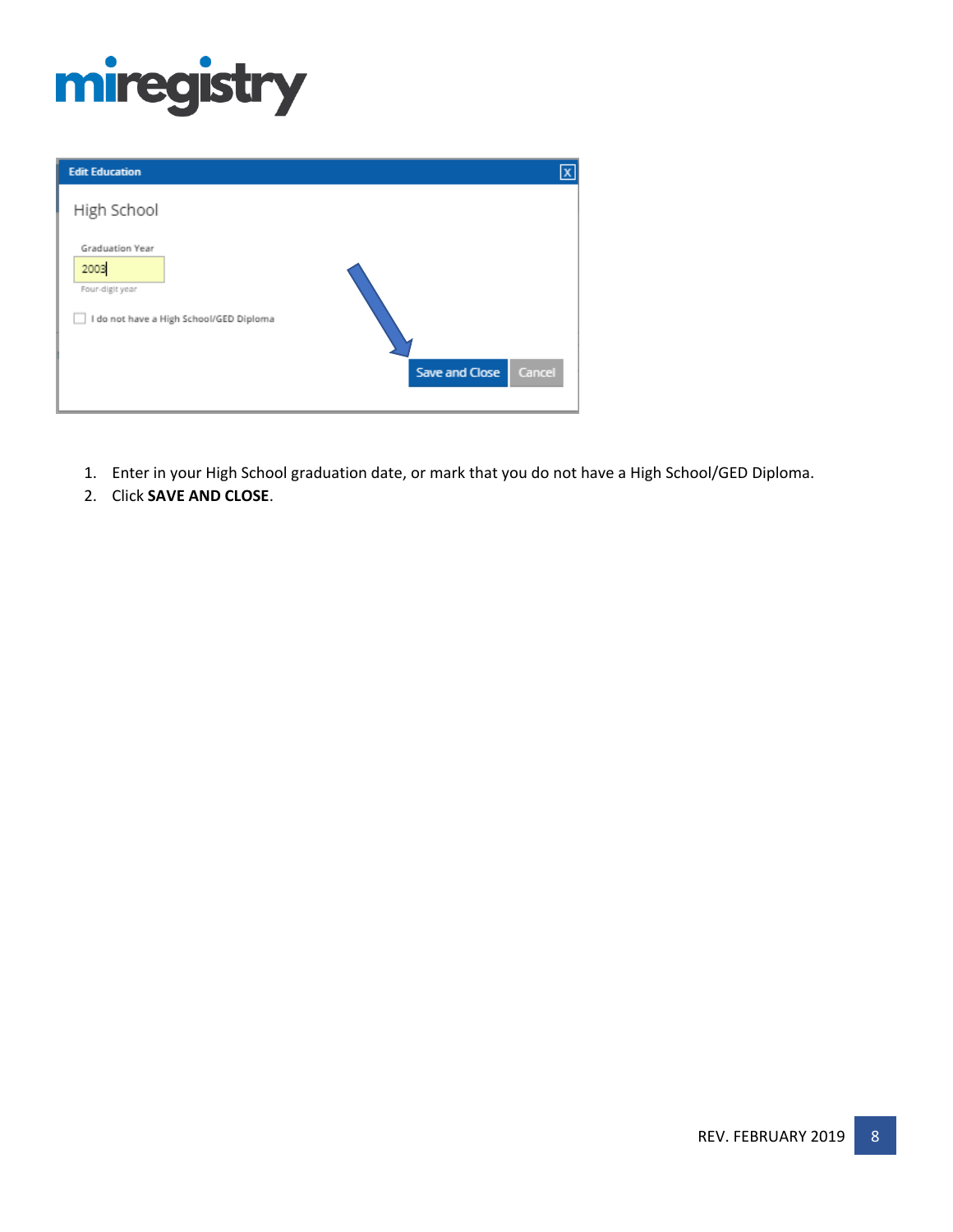

## Education

| <b>Personal Information</b>          | <b>Education</b>              | <b>Employment</b>                                                   | Training             | Professional         | Submit<br>Application   |
|--------------------------------------|-------------------------------|---------------------------------------------------------------------|----------------------|----------------------|-------------------------|
| <b>High School</b>                   |                               |                                                                     |                      |                      |                         |
| Graduation Year                      | 2003                          |                                                                     |                      | <b>SELF REPORTED</b> | Edit                    |
| <b>O</b> Higher Education            |                               |                                                                     | -- Add New --        |                      | ▼                       |
| Bachelor's Degree                    | Aug 2007                      | Michigan State University<br>Early Childhood Education<br>Sociology |                      | <b>SELF REPORTED</b> | Ø<br>面                  |
|                                      |                               |                                                                     |                      |                      |                         |
| O Certificates or Diplomas           |                               |                                                                     | -- Add New --        |                      | ▼                       |
|                                      |                               | <b>O</b> Click Add New to update your information                   |                      |                      |                         |
| <b>o</b> Endorsements or Credentials |                               |                                                                     | -- Add New --        |                      | ▼                       |
|                                      |                               | <b>O</b> Click Add New to update your information                   |                      |                      |                         |
| <b>O</b> CDA Credentials             |                               |                                                                     | -- Add New --        |                      | ▼                       |
| CDA - Infant Toddler                 | Aug 2017<br>Expires: Aug 2019 |                                                                     | <b>SELF REPORTED</b> |                      | Ø<br>亩                  |
|                                      |                               |                                                                     |                      |                      |                         |
| o Infant Mental Health Endorsement   |                               |                                                                     | -- Add New --        |                      | ▼                       |
|                                      |                               | <b>O</b> Click Add New to update your information                   |                      |                      |                         |
| <b>o</b> Licensing Requirements      |                               |                                                                     | -- Add New --        |                      | $\overline{\mathbf{v}}$ |
| First Aid                            | Jun 2016<br>Expires: Jun 2018 | American Heart Association                                          | <b>SELF REPORTED</b> |                      | Ø<br>Ō                  |
| CPR                                  | Jun 2016<br>Expires: Jun 2018 | American Heart Association                                          | <b>SELF REPORTED</b> |                      | û<br>Ø                  |
|                                      |                               |                                                                     |                      |                      |                         |
| Return to My Profile                 |                               |                                                                     |                      | < Previous Step      | Save and Continue >     |

- 1. To continue adding information on your education page, view the options on each drop-down menu and complete the information in each pop-up box.
- 2. Click **SAVE AND CONTINUE>**.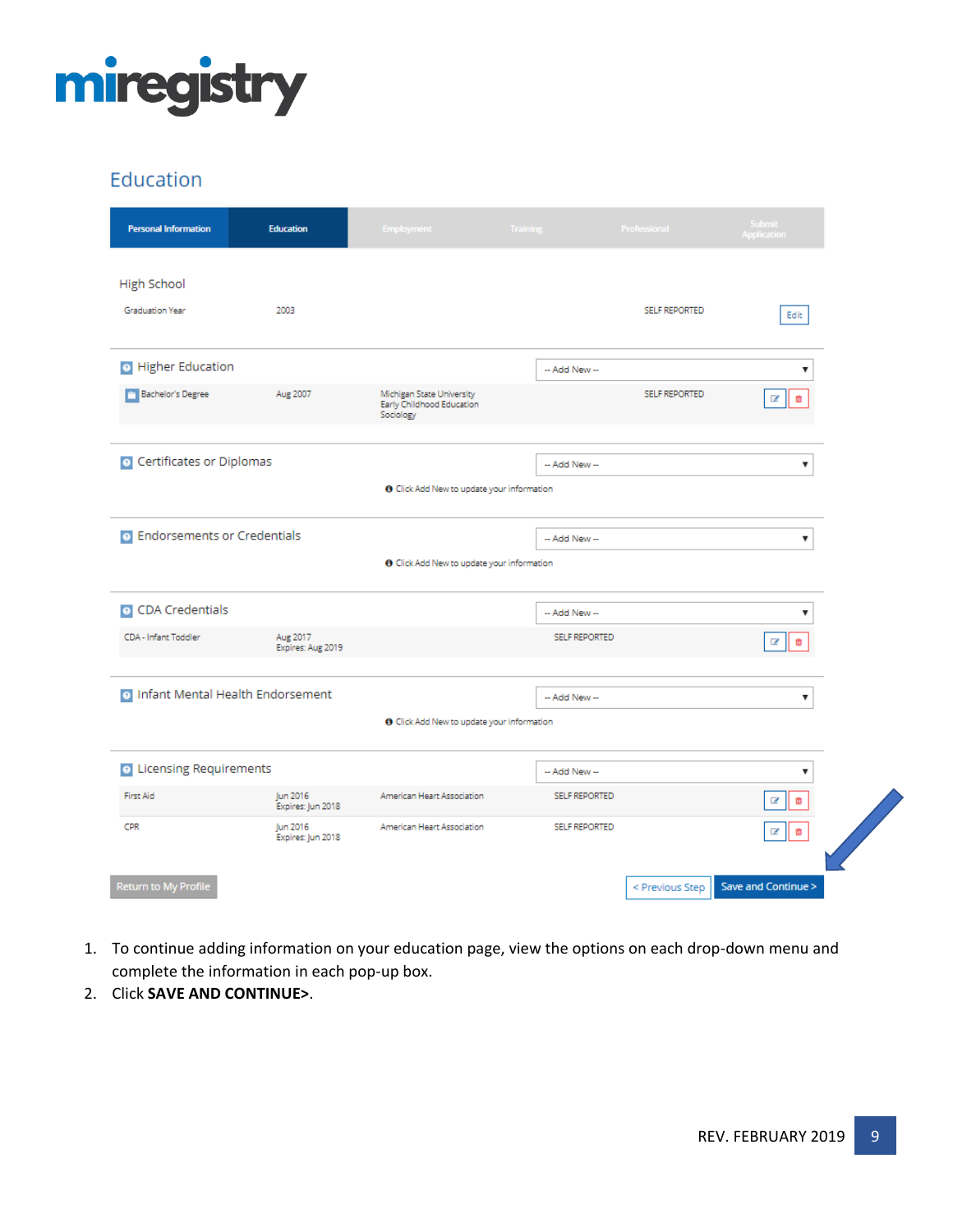

### **Employment**

|            |          | My Individual Profile |                                            |          |              |         |         |  |  |                 |  |
|------------|----------|-----------------------|--------------------------------------------|----------|--------------|---------|---------|--|--|-----------------|--|
| Summary    | Personal | Education             | <b>Employment</b>                          | Training | Professional | Trainer | Reports |  |  |                 |  |
| Employment |          |                       |                                            |          |              |         |         |  |  | Edit Employment |  |
|            |          |                       | A No employment data provided by applicant |          |              |         |         |  |  |                 |  |
|            |          |                       |                                            |          |              |         |         |  |  |                 |  |

1. To add field related experience, select **EDIT EMPLOYMENT**.

## **Employment History**

Please add an employment record for every early childhood and school-age care position you hold or have held in the past.

- . If you held more than one position for the same employer, enter a separate entry for each position.
- . Enter an end date for any position which you no longer hold.





### 1. Select **ADD POSITION**.

- 2. To enter education, you must search for your organization based on the following organization types:
	- a. Direct care and education programs
	- b. Employment outside of the state of Michigan or an organization not found using the two other search options
	- c. Other organizations, such as training sponsor organization and institutions of higher education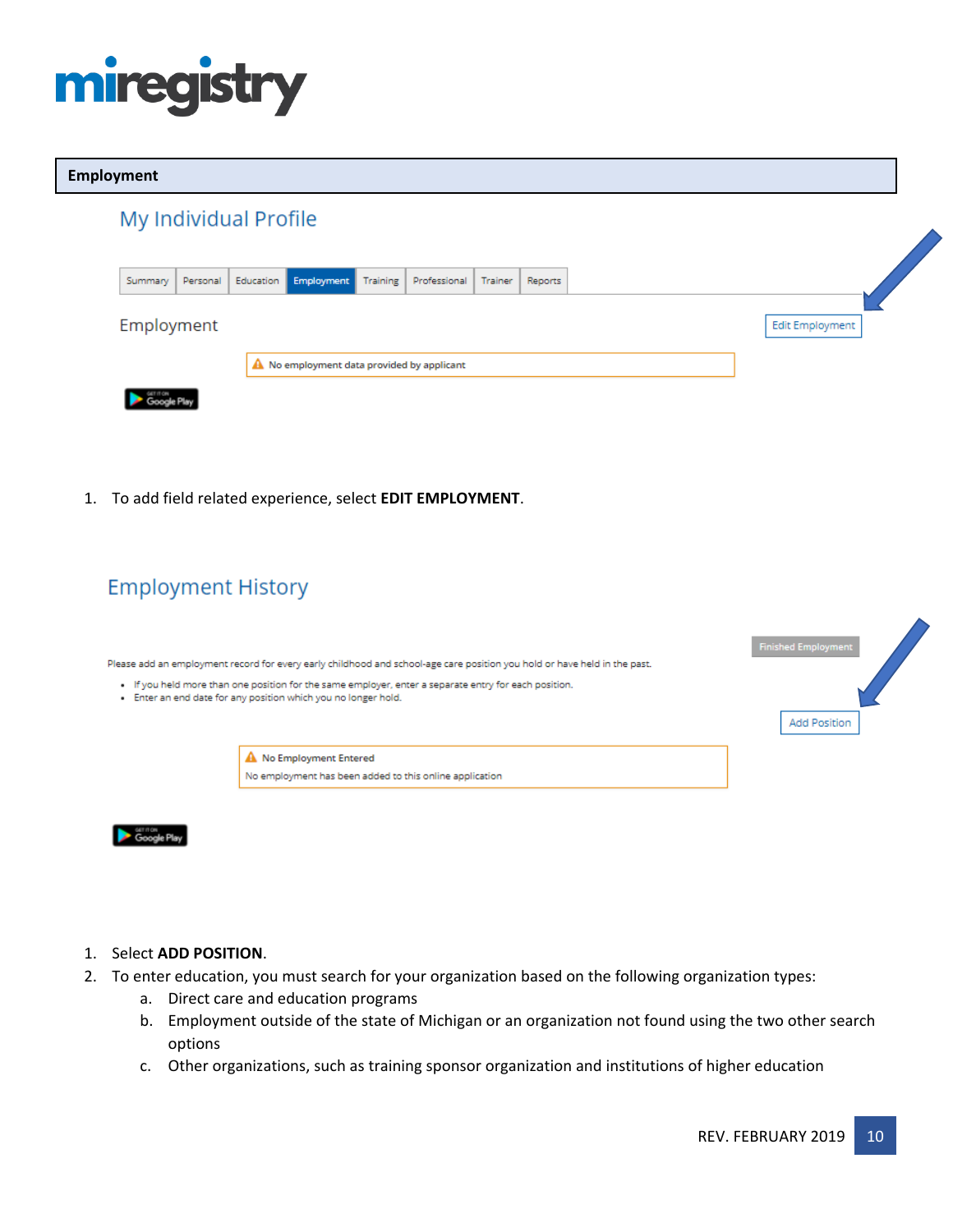# miregistry

### **Employer Search-Direct Care and Education Programs**

# Select Employer Type

| <b>Personal Information</b>                                                                                                                                                                                                                                                               | <b>Education</b> | <b>Employment</b>                                                                                                                                                                                                                                                                                                                            | <b>Training</b> | Professional | <b>Trainer</b><br><b>Information</b> | <b>Submit</b><br><b>Application</b> |
|-------------------------------------------------------------------------------------------------------------------------------------------------------------------------------------------------------------------------------------------------------------------------------------------|------------------|----------------------------------------------------------------------------------------------------------------------------------------------------------------------------------------------------------------------------------------------------------------------------------------------------------------------------------------------|-----------------|--------------|--------------------------------------|-------------------------------------|
| first.                                                                                                                                                                                                                                                                                    |                  | If your employer already has an account in the Michigan Professional Development Registry, we want to help<br>you connect with their existing organizational account. If you cannot locate your employer, you can create a new<br>employer account. However, we strongly recommend that you try to find an existing record for your employer |                 |              |                                      | Return to Employment List           |
| Direct care and education programs                                                                                                                                                                                                                                                        |                  |                                                                                                                                                                                                                                                                                                                                              |                 |              |                                      |                                     |
| Select this button if your employer is any of the following:                                                                                                                                                                                                                              |                  |                                                                                                                                                                                                                                                                                                                                              |                 |              |                                      |                                     |
| • Child Care Center<br>• Early Childhood Special Education<br>• Family Child Care Home<br>• Great Start Readiness Program (GSRP)<br>• Group Child Care Home<br>• Head Start or Early Head Start<br>• School age program (before school, after school, etc.)<br>• Tribal Child Care Center |                  |                                                                                                                                                                                                                                                                                                                                              |                 |              |                                      | Select                              |
| care                                                                                                                                                                                                                                                                                      |                  | Employment outside the State of Michigan or employment not related to the field of early childhood or school age                                                                                                                                                                                                                             |                 |              |                                      |                                     |
| You should choose this option if your employer is any of the following:                                                                                                                                                                                                                   |                  |                                                                                                                                                                                                                                                                                                                                              |                 |              |                                      | Select                              |
| • Programs outside the State of Michigan                                                                                                                                                                                                                                                  |                  | • An organization that is not related to the field of early childhood or school age care<br>• An organization or program that is not found using the other employer search options listed on this page                                                                                                                                       |                 |              |                                      |                                     |
| <b>Other Organization Types</b>                                                                                                                                                                                                                                                           |                  |                                                                                                                                                                                                                                                                                                                                              |                 |              |                                      |                                     |

#### Select this button if your employer is any of the following:

- Training Organizations
- Organizations that do not directly offer early childhood or school age care
- Institutes of Higher Education
- Professional Associations
- Professional Associations<br>• State and local agencies that do not provide direct early childhood or school age care<br>• State and local government
- 

### 1. Click **SELECT** next to the Direct care option.

Select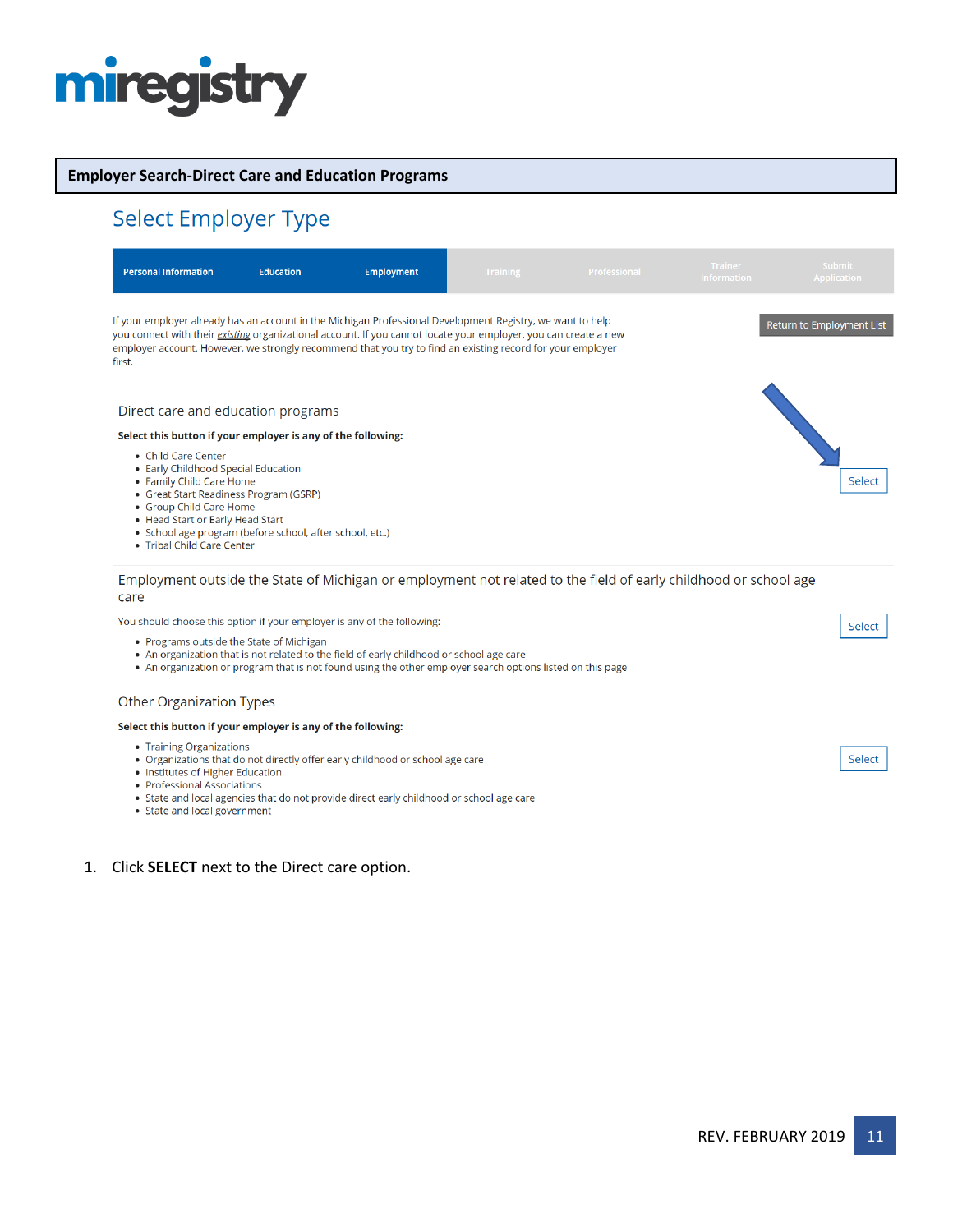

## **Position Details**

| <b>Personal Information</b><br><b>Education</b><br><b>Employment</b> | Training | Professional | Submit<br>Application |
|----------------------------------------------------------------------|----------|--------------|-----------------------|
|----------------------------------------------------------------------|----------|--------------|-----------------------|

#### Search for: Direct care and education programs

If your past or present employer provides direct care to children up to age twelve and is licensed by the Michigan Department of Licensing and Regulatory Affairs, Bureau of Community and Health Systems, Child Care Licensing Division using the license number to search is the fastest way to find your employer. If your employer is not licensed or you don't know the license number, you can use one or more of the other fields to find your employer.

| <b>Organization Registry ID</b> |                                           |                                           |             |                     |  |
|---------------------------------|-------------------------------------------|-------------------------------------------|-------------|---------------------|--|
| Q                               |                                           |                                           |             |                     |  |
|                                 |                                           |                                           |             |                     |  |
| <b>Employer Name</b>            |                                           |                                           |             |                     |  |
| Q ABC                           |                                           |                                           |             |                     |  |
| City                            |                                           |                                           |             |                     |  |
| Q                               |                                           |                                           |             |                     |  |
| Search                          |                                           |                                           |             |                     |  |
|                                 |                                           |                                           |             |                     |  |
| <b>Child Care License ID</b>    |                                           |                                           |             |                     |  |
| Q                               |                                           |                                           |             |                     |  |
|                                 |                                           |                                           |             |                     |  |
| Start Over                      |                                           |                                           |             |                     |  |
|                                 |                                           |                                           |             |                     |  |
|                                 | Click on the Organization ID or Name to 2 | mat facility to your employment record.   |             |                     |  |
| <b>Organization ID</b>          | Name                                      | <b>Address</b>                            | License     | Effective           |  |
| 11119                           | A.B.C.'s Center of Joy                    | 18600 Fenelon<br>Detroit, MI 48234        | DF820329159 | 7/11/2016-7/10/2019 |  |
| 21260                           | A.J.'s ABCs & 123's Daycare               | 19940 Waltham Street<br>Detroit, MI 48205 | DG820276026 | 5/2/2015-5/1/2017   |  |

- 1. If you know your Organization ID, you can search by ID. Otherwise, enter any other search criteria and click **SEARCH**.
- **2.** Select your organization from the list. **If your organization is not found, follow the directions listed under 'Employer Search-Employment Outside of Michigan or Not Found in a Search' below.**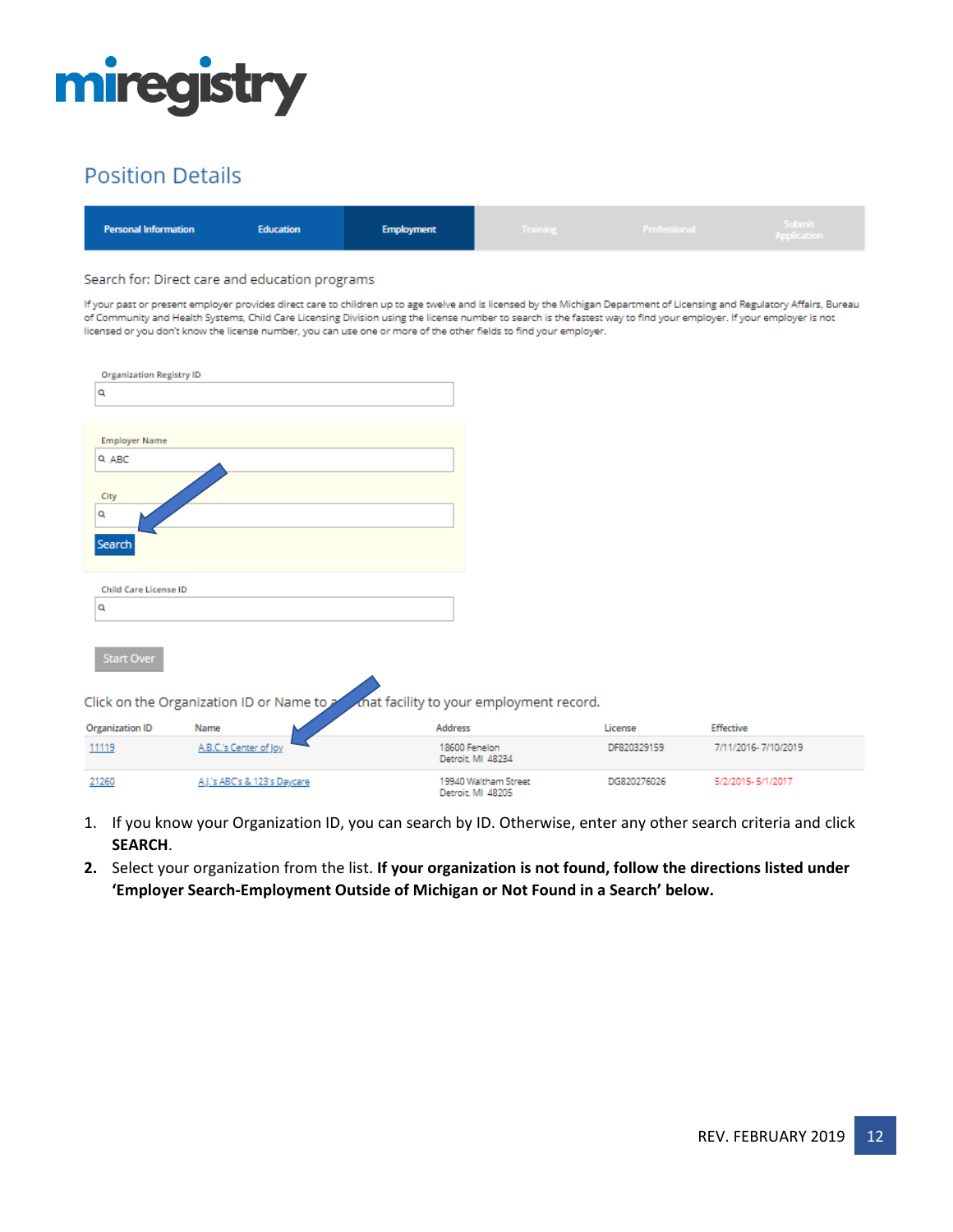

## **Position Details**

| <b>Personal Information</b>                                                                         | Education | <b>Employment</b>                                       | Training <b>Community</b> | Professional | Submit<br><b>Application</b> |
|-----------------------------------------------------------------------------------------------------|-----------|---------------------------------------------------------|---------------------------|--------------|------------------------------|
| You selected the following program. Confirm the selected program is correct.<br>Program Information |           |                                                         |                           |              |                              |
| <b>Child Care License ID</b>                                                                        |           | DF820329159                                             |                           |              |                              |
| <b>Effective</b>                                                                                    |           | 7/11/2016 - 7/10/2019                                   |                           |              |                              |
| Name                                                                                                |           | A.B.C.'s Center of Joy                                  |                           |              |                              |
| Address                                                                                             |           | 18600 Fenelon, Detroit, MI 48234<br><b>Wayne County</b> |                           |              |                              |
| Phone                                                                                               |           | (313) 234-3243                                          |                           |              |                              |
| Confirm<br>Return                                                                                   |           |                                                         |                           |              |                              |

1. Click **CONFIRM** if the information is correct.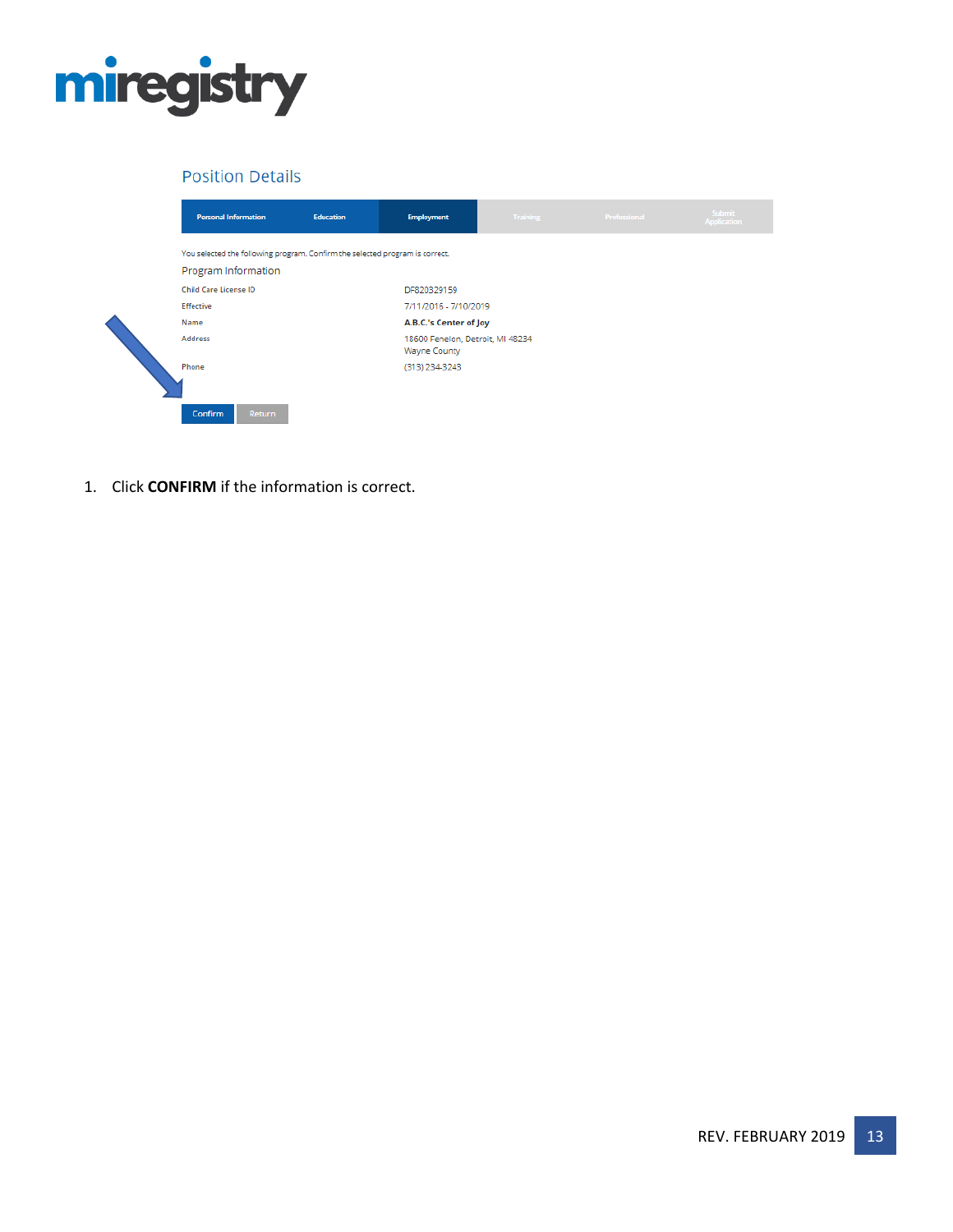

| Program Information                                               |                                                  |  |
|-------------------------------------------------------------------|--------------------------------------------------|--|
| <b>Child Care License ID</b>                                      | DF820329159                                      |  |
| Effective                                                         | 7/11/2016 - 7/10/2019                            |  |
| Name                                                              | A.B.C.'s Center of Joy                           |  |
| <b>Address</b>                                                    | 18600 Fenelon, Detroit, MI 48234<br>Wayne County |  |
| Phone                                                             | (313) 234-3243                                   |  |
| Position Information                                              |                                                  |  |
| Title*                                                            |                                                  |  |
| <b>Assistant Teacher</b>                                          | ▼                                                |  |
|                                                                   |                                                  |  |
| Hours Per Week*                                                   |                                                  |  |
| 40                                                                |                                                  |  |
|                                                                   |                                                  |  |
| Months per year*                                                  |                                                  |  |
| 12                                                                |                                                  |  |
|                                                                   |                                                  |  |
| This is my primary employer                                       |                                                  |  |
| Age Group working with*:                                          |                                                  |  |
| Infants (birth until one year)<br>$\checkmark$<br>age twelve)     | School-age (kindergarten entry through           |  |
| Toddlers (one year to 30 months)<br><b>Adults</b><br>$\checkmark$ |                                                  |  |
| Preschool (30 months to<br>×<br>kindergarten entry)               |                                                  |  |
| Start Date*<br><b>End Date</b>                                    |                                                  |  |
| 08/01/2013                                                        |                                                  |  |
| (mm/dd/yyyy)<br>(mm/dd/yyyy)                                      |                                                  |  |
| Hourly wage at this position                                      |                                                  |  |
| \$13.50                                                           |                                                  |  |
| Date of last wage increase                                        |                                                  |  |
| 08/01/2017                                                        |                                                  |  |
| <b>Status Self Reported</b>                                       |                                                  |  |
|                                                                   |                                                  |  |
|                                                                   |                                                  |  |
| Cancel<br>Save                                                    |                                                  |  |

- 1. Enter your position information.
- 2. Click **SAVE**.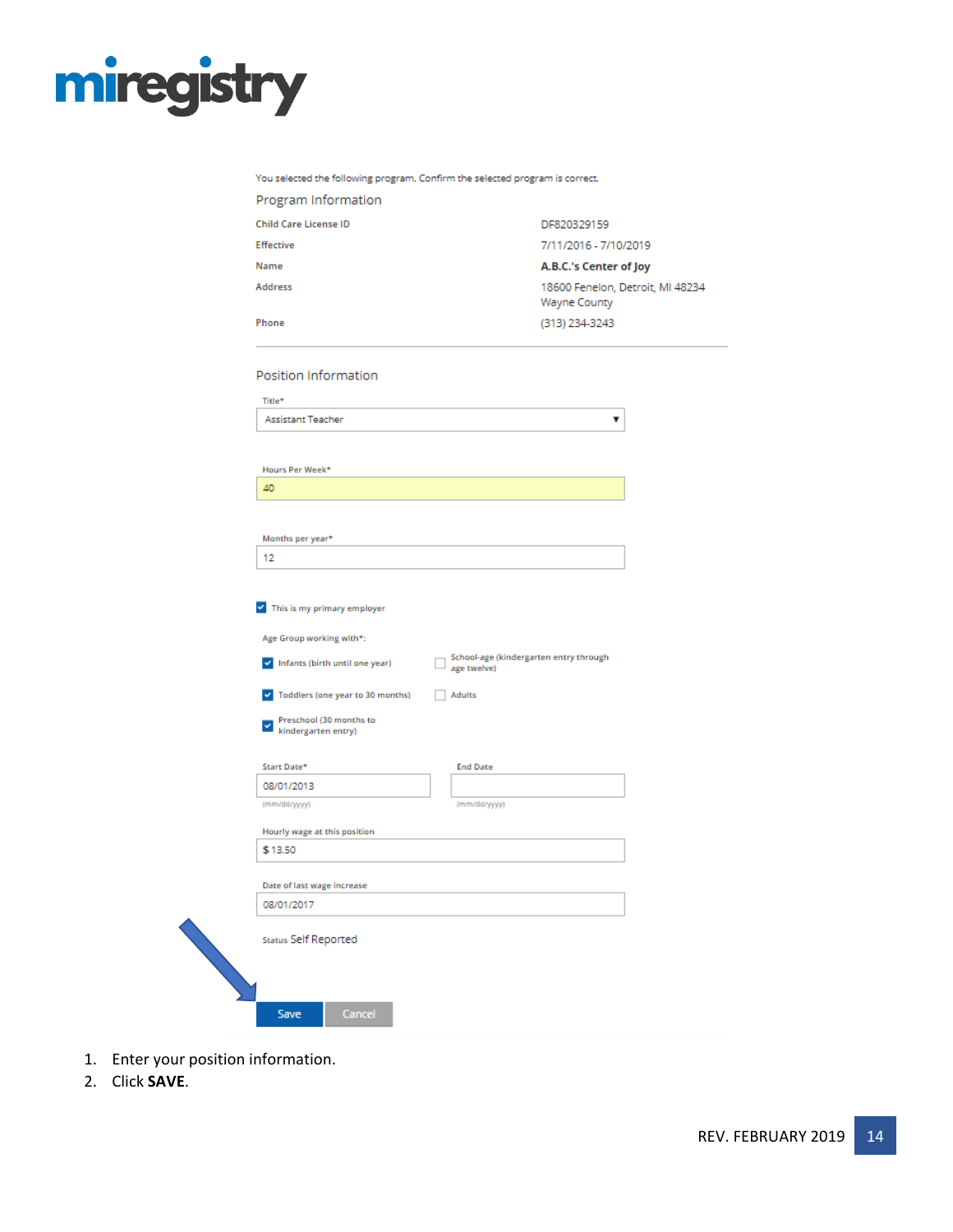# miregistry

### **Employer Search-Employment Outside of Michigan or Not Found in a Search**

# Select Employer Type

| <b>Personal Information</b>                                                                                                                                                                                                                                                                                                                            | <b>Education</b> | <b>Employment</b>                                                                                                                                                                                      | <b>Training</b> | Professional                                                                                                   | <b>Trainer</b><br><b>Information</b> | <b>Submit</b><br><b>Application</b> |
|--------------------------------------------------------------------------------------------------------------------------------------------------------------------------------------------------------------------------------------------------------------------------------------------------------------------------------------------------------|------------------|--------------------------------------------------------------------------------------------------------------------------------------------------------------------------------------------------------|-----------------|----------------------------------------------------------------------------------------------------------------|--------------------------------------|-------------------------------------|
| If your employer already has an account in the Michigan Professional Development Registry, we want to help<br>you connect with their existing organizational account. If you cannot locate your employer, you can create a new<br>employer account. However, we strongly recommend that you try to find an existing record for your employer<br>first. |                  |                                                                                                                                                                                                        |                 |                                                                                                                |                                      | <b>Return to Employment List</b>    |
| Direct care and education programs                                                                                                                                                                                                                                                                                                                     |                  |                                                                                                                                                                                                        |                 |                                                                                                                |                                      |                                     |
| Select this button if your employer is any of the following:                                                                                                                                                                                                                                                                                           |                  |                                                                                                                                                                                                        |                 |                                                                                                                |                                      |                                     |
| • Child Care Center<br>• Early Childhood Special Education<br>• Family Child Care Home<br>• Great Start Readiness Program (GSRP)<br>• Group Child Care Home<br>• Head Start or Early Head Start<br>· School age program (before school, after school, etc.)<br>• Tribal Child Care Center                                                              |                  |                                                                                                                                                                                                        |                 |                                                                                                                |                                      | Select                              |
| care                                                                                                                                                                                                                                                                                                                                                   |                  |                                                                                                                                                                                                        |                 | Employment outside the State of Michigan or employment not related to the field of early childhood or school a |                                      |                                     |
| You should choose this option if your employer is any of the following:                                                                                                                                                                                                                                                                                |                  |                                                                                                                                                                                                        |                 |                                                                                                                |                                      | Select                              |
| • Programs outside the State of Michigan                                                                                                                                                                                                                                                                                                               |                  | • An organization that is not related to the field of early childhood or school age care<br>• An organization or program that is not found using the other employer search options listed on this page |                 |                                                                                                                |                                      |                                     |
| Other Organization Types                                                                                                                                                                                                                                                                                                                               |                  |                                                                                                                                                                                                        |                 |                                                                                                                |                                      |                                     |
| Select this button if your employer is any of the following:                                                                                                                                                                                                                                                                                           |                  |                                                                                                                                                                                                        |                 |                                                                                                                |                                      |                                     |
| • Training Organizations<br>• Institutes of Higher Education<br>• Professional Associations<br>• State and local government                                                                                                                                                                                                                            |                  | • Organizations that do not directly offer early childhood or school age care<br>• State and local agencies that do not provide direct early childhood or school age care                              |                 |                                                                                                                |                                      | Select                              |

1. Press **SELECT** for employment outside of the state of Michigan or employment not found using other search criteria.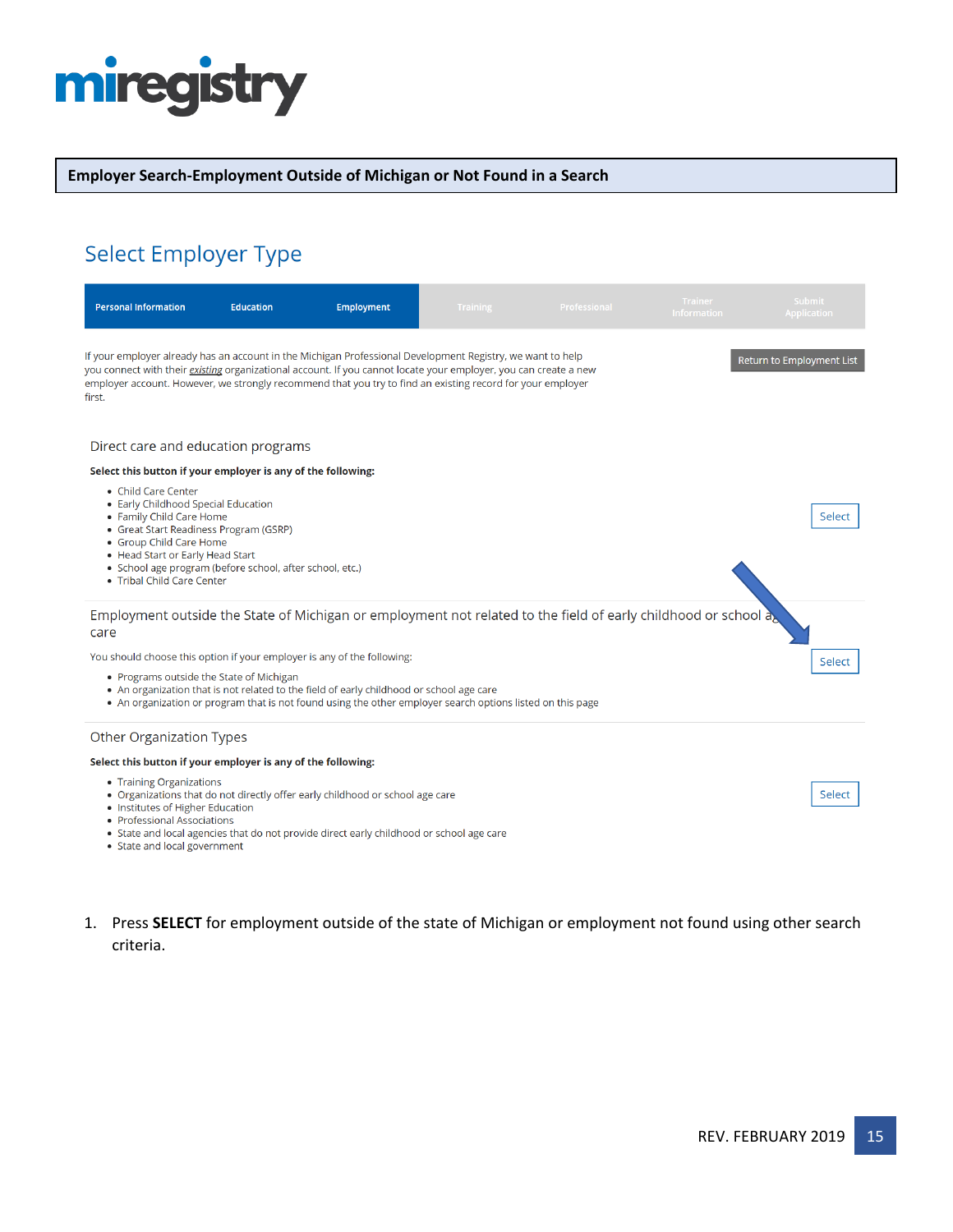# miregistry

| Program Type*                    |                       |           |        |
|----------------------------------|-----------------------|-----------|--------|
| Unidentified Direct Care Program |                       |           |        |
| <b>Contact First Name</b>        |                       |           |        |
| Megan                            |                       |           |        |
| <b>Contact Last Name</b>         |                       |           |        |
| Smith                            |                       |           |        |
| Mailing Address*                 |                       |           |        |
| 456 Main St.                     |                       |           |        |
| Suite/Box#                       |                       |           |        |
|                                  |                       |           |        |
| Country                          |                       |           |        |
| <b>United States</b>             |                       |           |        |
| Zip*:                            | City*                 |           | State* |
| 48002                            | Allenton              |           | MI     |
| County*                          |                       |           |        |
| Saint Clair                      |                       |           |        |
| Phone*                           |                       |           |        |
| 456                              | 234<br>$\overline{a}$ | 1212<br>٠ |        |
| Fax                              |                       |           |        |
|                                  |                       |           |        |

- 1. Fill out the Employer details.
- 2. Click **SAVE AND CONTINUE**.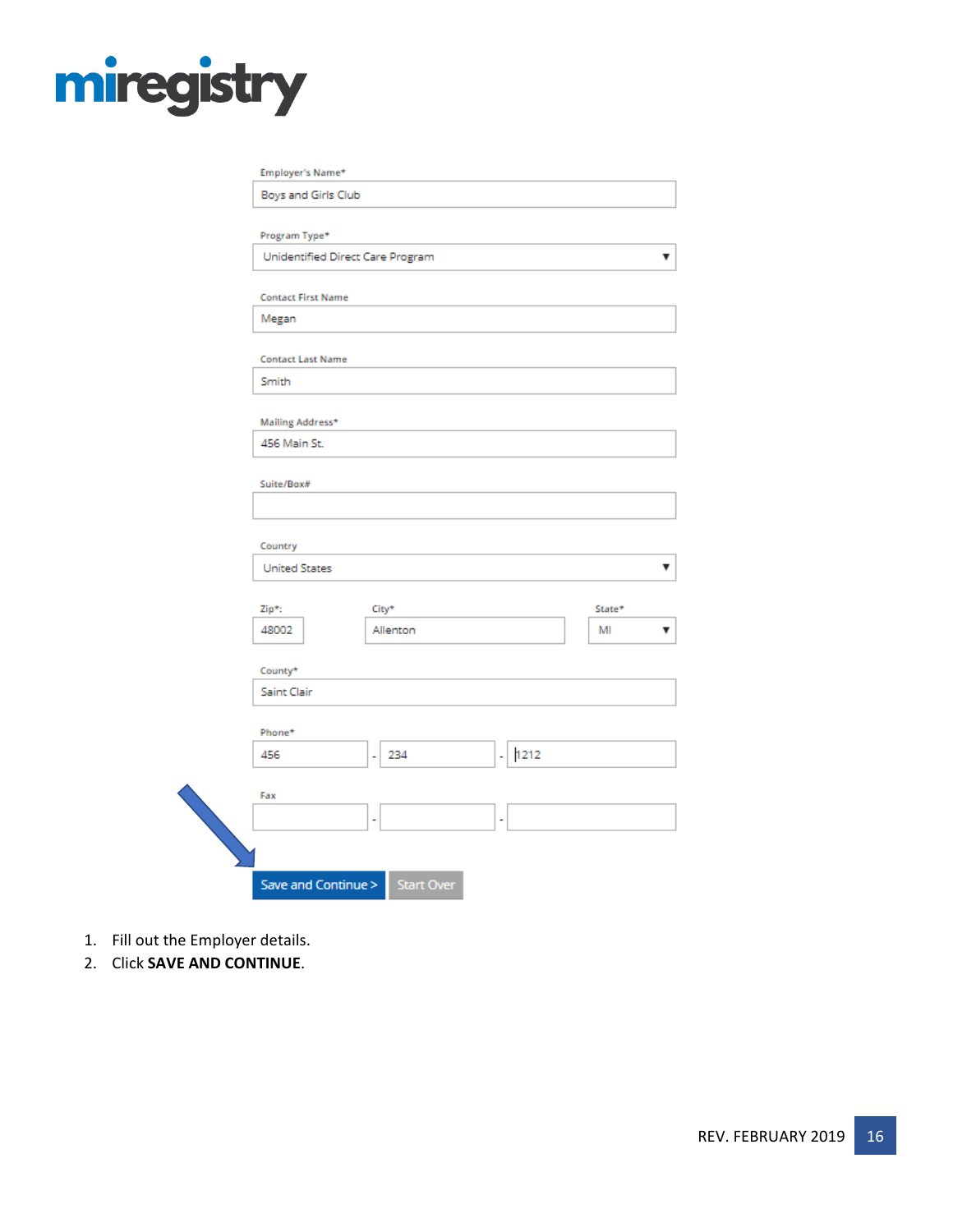

### **Position Details**

| <b>Personal Information</b>                                                                         | Education                                                                     | <b>Employment</b> | <b>Training</b> | Professional | <b>Submit</b><br><b>Application</b> |
|-----------------------------------------------------------------------------------------------------|-------------------------------------------------------------------------------|-------------------|-----------------|--------------|-------------------------------------|
| You selected the following program. Confirm the selected program is correct.<br>Program Information |                                                                               |                   |                 |              |                                     |
| Name                                                                                                | <b>Boys and Girls Club</b>                                                    |                   |                 |              |                                     |
| <b>Address</b>                                                                                      | 456 Main St., Allenton, MI48002<br>Saint Clair County<br><b>United States</b> |                   |                 |              |                                     |
| Phone                                                                                               | (456) 234-1212                                                                |                   |                 |              |                                     |
| Confirm<br>Return                                                                                   |                                                                               |                   |                 |              |                                     |

1. Click **CONFIRM** if the information is correct.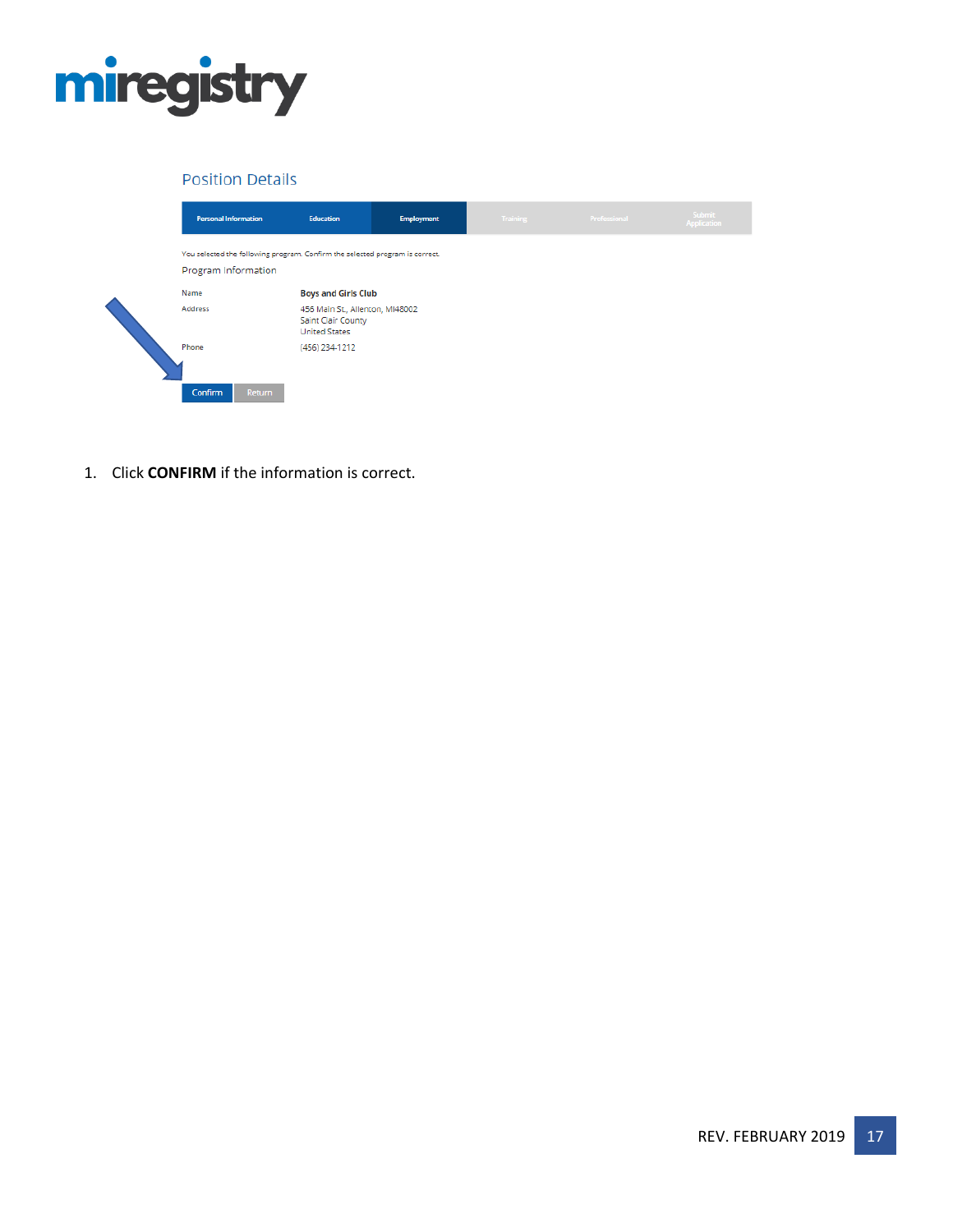

Position Information

| Non-Teaching Professional Staff                |                                             |
|------------------------------------------------|---------------------------------------------|
| Hours Per Week*                                |                                             |
| 40                                             |                                             |
|                                                |                                             |
| Months per year*                               |                                             |
| 12                                             |                                             |
| This is my primary employer                    |                                             |
| Age Group working with*:                       |                                             |
| Infants (birth until one year)                 | School-age (kindergarten entry through<br>ں |
|                                                | age twelve)                                 |
| Toddlers (one year to 30 months)               | <b>Adults</b>                               |
| Preschool (30 months to<br>kindergarten entry) |                                             |
|                                                |                                             |
| Start Date*<br>08/01/2010                      | <b>End Date</b><br>07/31/2012               |
| (mm/dd/yyyy)                                   | (mm/dd/yyyy)                                |
| Reason for leaving                             |                                             |
| New job in the field                           |                                             |
|                                                |                                             |
| <b>Additional Comments</b>                     |                                             |
|                                                |                                             |
| Hourly wage at this position<br>\$10.50        |                                             |
|                                                |                                             |
| Date of last wage increase                     |                                             |
| 08/01/2011                                     |                                             |
| Status Self Reported                           |                                             |
|                                                |                                             |
|                                                |                                             |
| Cancel<br><b>Save</b>                          |                                             |

- 1. Enter your position information.
- 2. Click **SAVE**.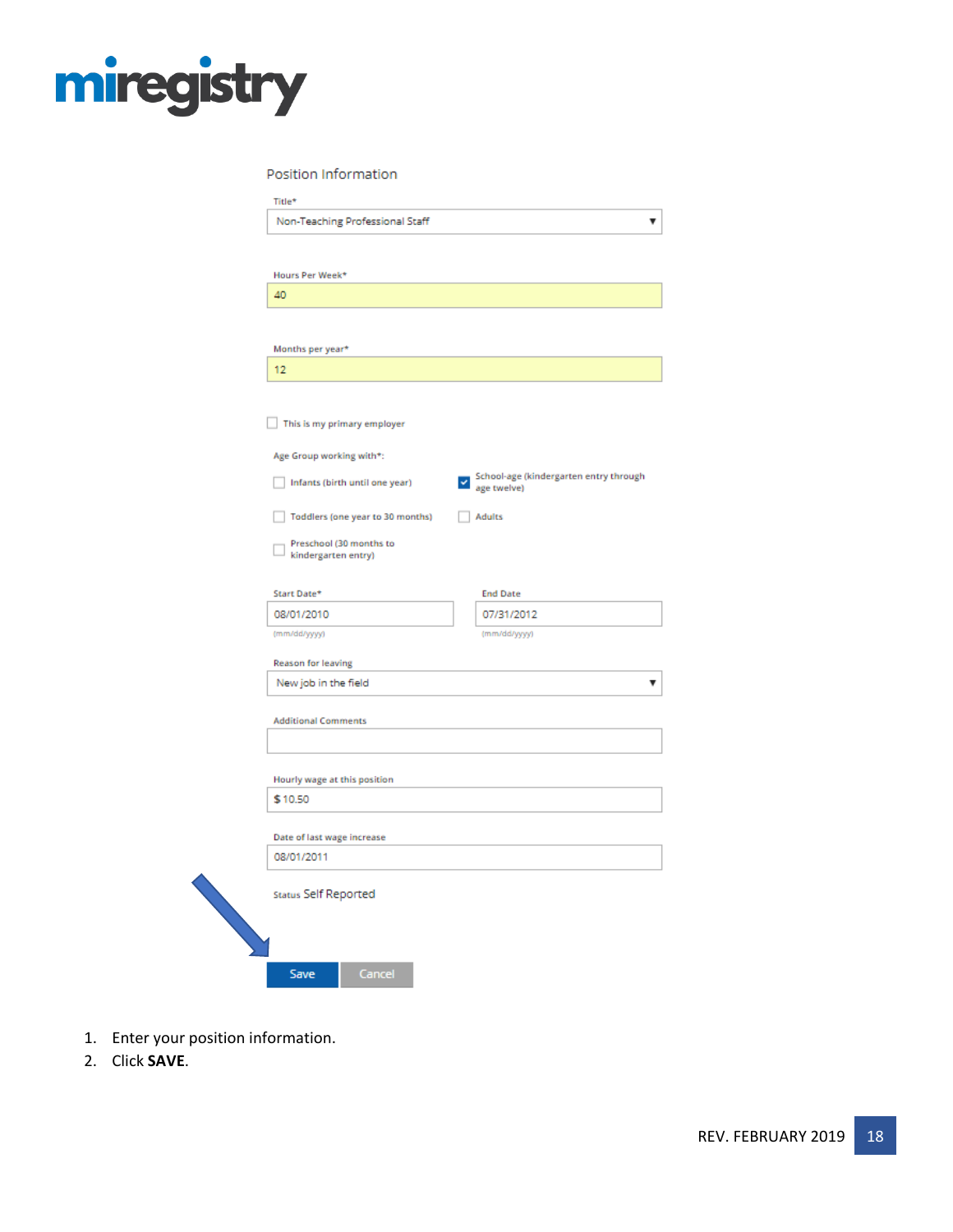

### **Employer Search-Other Organizations Types**

# Select Employer Type

| <b>Personal Information</b>                                                                                                                                                                                                                                                                                                                            | <b>Education</b> | Employment                                                                                                                                                                                             | Training | Professional                                                                                                     | <b>Trainer</b><br><b>Information</b> | <b>Submit</b><br><b>Application</b> |
|--------------------------------------------------------------------------------------------------------------------------------------------------------------------------------------------------------------------------------------------------------------------------------------------------------------------------------------------------------|------------------|--------------------------------------------------------------------------------------------------------------------------------------------------------------------------------------------------------|----------|------------------------------------------------------------------------------------------------------------------|--------------------------------------|-------------------------------------|
| If your employer already has an account in the Michigan Professional Development Registry, we want to help<br>you connect with their existing organizational account. If you cannot locate your employer, you can create a new<br>employer account. However, we strongly recommend that you try to find an existing record for your employer<br>first. |                  |                                                                                                                                                                                                        |          |                                                                                                                  |                                      | Return to Employment List           |
| Direct care and education programs                                                                                                                                                                                                                                                                                                                     |                  |                                                                                                                                                                                                        |          |                                                                                                                  |                                      |                                     |
| Select this button if your employer is any of the following:                                                                                                                                                                                                                                                                                           |                  |                                                                                                                                                                                                        |          |                                                                                                                  |                                      |                                     |
| • Child Care Center<br>• Early Childhood Special Education<br>• Family Child Care Home<br>• Great Start Readiness Program (GSRP)<br>• Group Child Care Home<br>• Head Start or Early Head Start<br>• School age program (before school, after school, etc.)<br>• Tribal Child Care Center                                                              |                  |                                                                                                                                                                                                        |          |                                                                                                                  |                                      | Select                              |
| care                                                                                                                                                                                                                                                                                                                                                   |                  |                                                                                                                                                                                                        |          | Employment outside the State of Michigan or employment not related to the field of early childhood or school age |                                      |                                     |
| You should choose this option if your employer is any of the following:                                                                                                                                                                                                                                                                                |                  |                                                                                                                                                                                                        |          |                                                                                                                  |                                      | Select                              |
| • Programs outside the State of Michigan                                                                                                                                                                                                                                                                                                               |                  | • An organization that is not related to the field of early childhood or school age care<br>• An organization or program that is not found using the other employer search options listed on this page |          |                                                                                                                  |                                      |                                     |
| <b>Other Organization Types</b>                                                                                                                                                                                                                                                                                                                        |                  |                                                                                                                                                                                                        |          |                                                                                                                  |                                      |                                     |
| Select this button if your employer is any of the following:                                                                                                                                                                                                                                                                                           |                  |                                                                                                                                                                                                        |          |                                                                                                                  |                                      |                                     |
| • Training Organizations<br>• Institutes of Higher Education<br>• Professional Associations                                                                                                                                                                                                                                                            |                  | • Organizations that do not directly offer early childhood or school age care<br>• State and local agencies that do not provide direct early childhood or school age care                              |          |                                                                                                                  |                                      | Select                              |

• State and local government

## 1. Press **SELECT** for other employment, such as training organizations and institutes of higher education.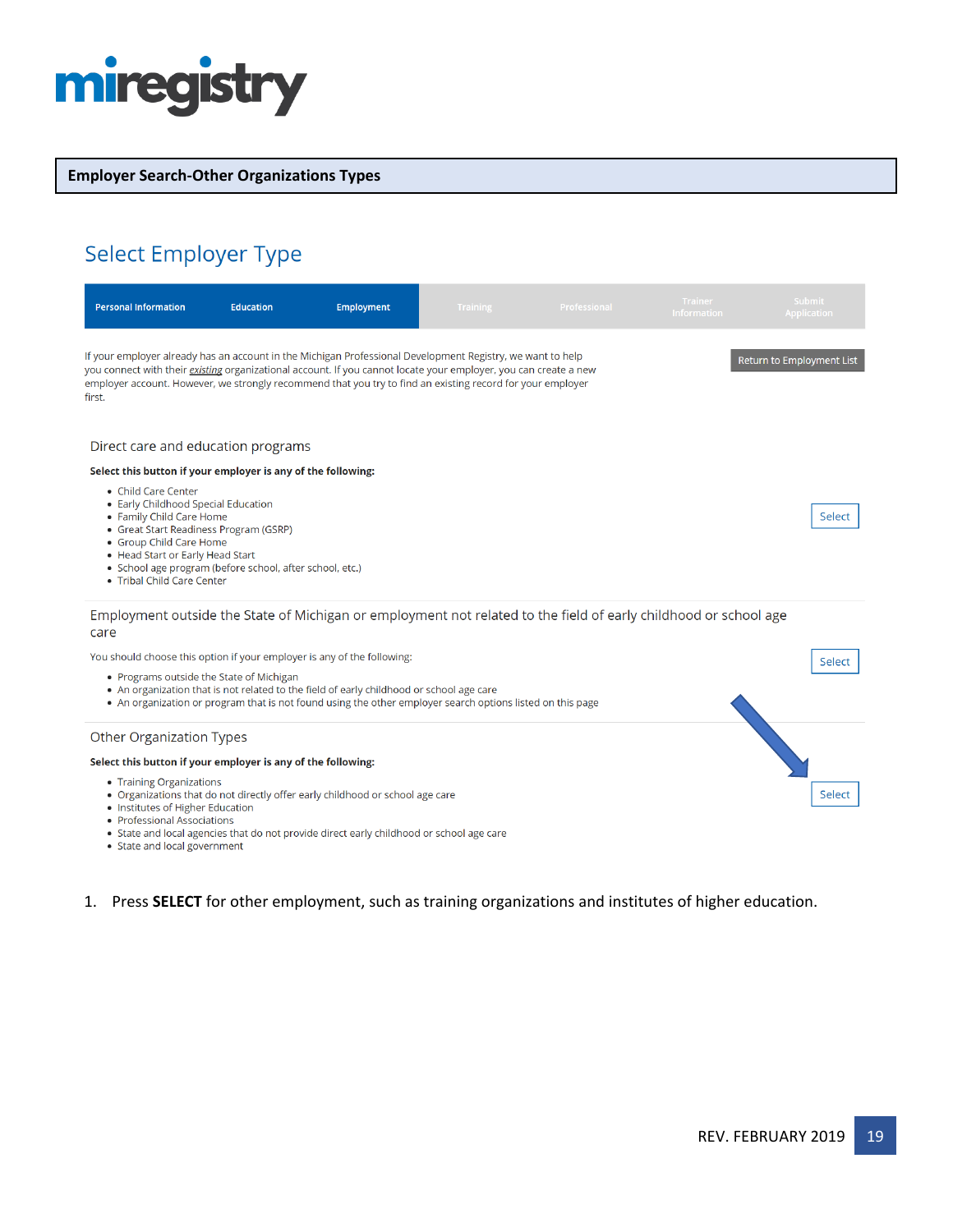

# **Employer Search**

### Search for: Other Organization Types

| <b>Organization Registry ID</b><br>Q                                           |
|--------------------------------------------------------------------------------|
| <b>Employer Name</b><br>Q Training Center<br>City<br>Q<br>Search<br>Start Over |

Click on the Organization ID or Name to add that facility to your employment record.

| Organization ID | Name                                | Address                             |
|-----------------|-------------------------------------|-------------------------------------|
| 19573           | Pamela Test Training Consultant     | 8579 Cat St.<br>Allenton, MI 48002  |
| 19579           | <b>Sample Training Organization</b> | 123 Our Street<br>Lansing, MI 48910 |

## Can't find your employer?

- . Make sure you spelled the employer's name correctly
- · Search by city only to find all employers in that cit eults.
- · Keep it simple. Fewer words will give you no
- · Still can't find your employer? Start here
- 1. If you know your Organization ID, you can search by ID. Otherwise, enter any other search criteria and click **SEARCH**.
- 2. Select your organization from the list.
- 3. If your organization is not listed below, click **START HERE**.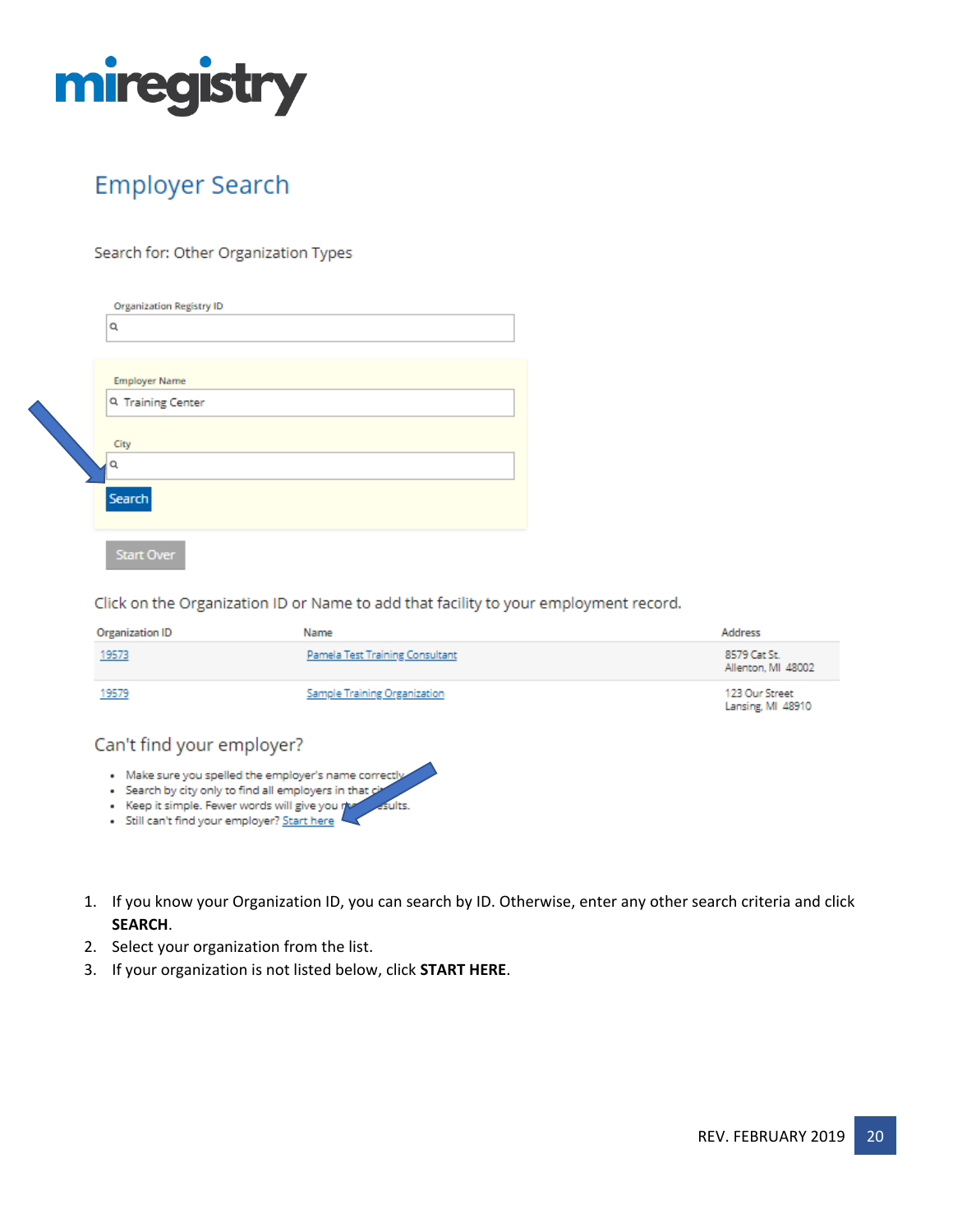

# **Enter Employer Details**

| Employer's Name*                      |           |           |        |
|---------------------------------------|-----------|-----------|--------|
| <b>Training Center</b>                |           |           |        |
| Program Type*                         |           |           |        |
| Independent Consultant/Trainer        |           |           |        |
| <b>Contact First Name</b>             |           |           |        |
| Jon                                   |           |           |        |
| <b>Contact Last Name</b>              |           |           |        |
| <b>Tester</b>                         |           |           |        |
|                                       |           |           |        |
| Mailing Address*<br>1237 Railroad St. |           |           |        |
|                                       |           |           |        |
| Suite/Box#                            |           |           |        |
|                                       |           |           |        |
| Country                               |           |           |        |
| <b>United States</b>                  |           |           |        |
| Zip*:                                 | City*     |           | State* |
| 48002                                 | Allenton  |           | MI     |
| County*                               |           |           |        |
| Saint Clair                           |           |           |        |
| Phone*                                |           |           |        |
| 456                                   | 234<br>ä, | 1212<br>÷ |        |
| Fax                                   |           |           |        |
|                                       |           |           |        |

- 1. Please note that if your employer was found in the search, you will skip this step.
- 2. Fill out the Employer details.
- 3. Click **SAVE AND CONTINUE**.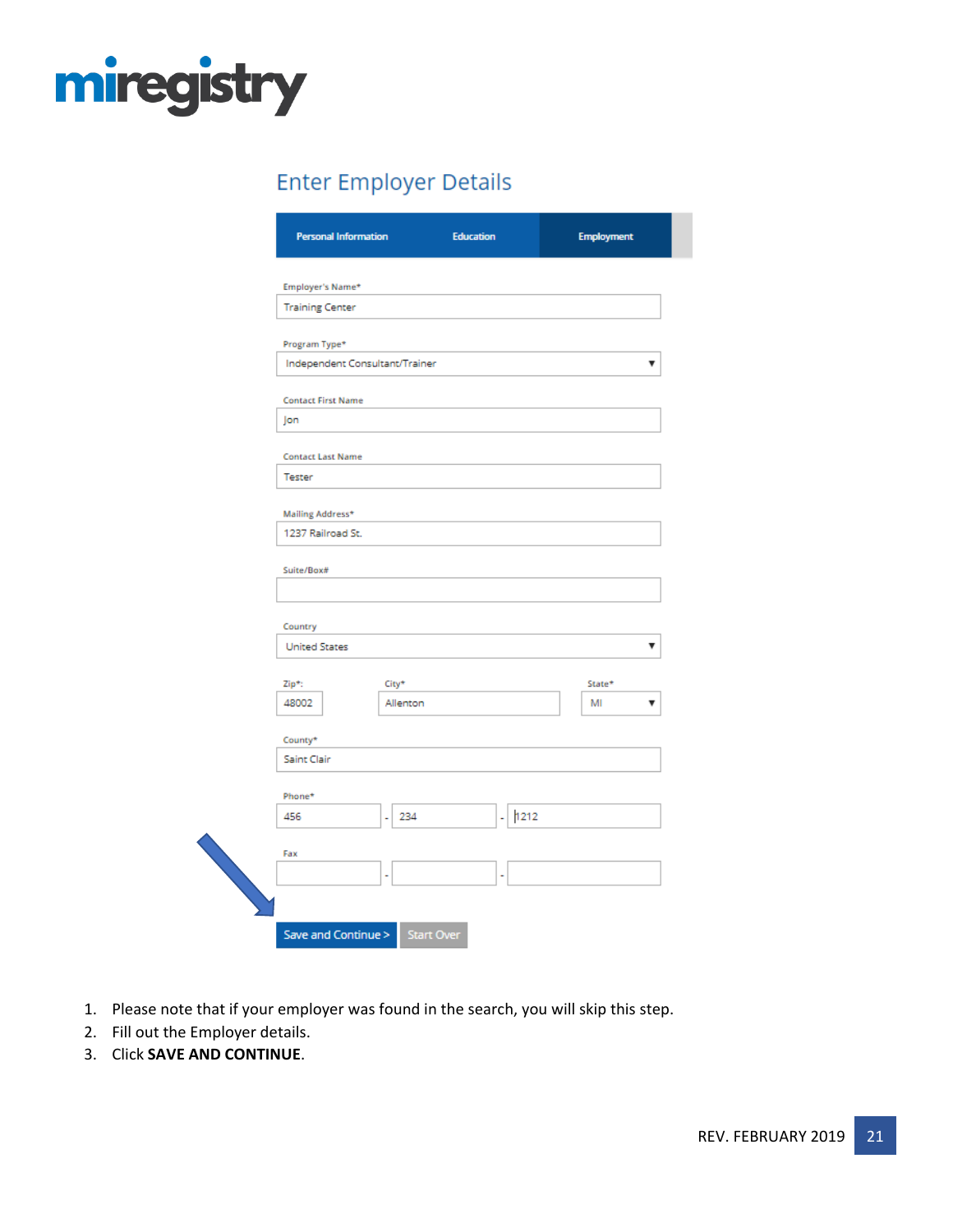

## **Position Details**



1. Click **CONFIRM** if the details are correct.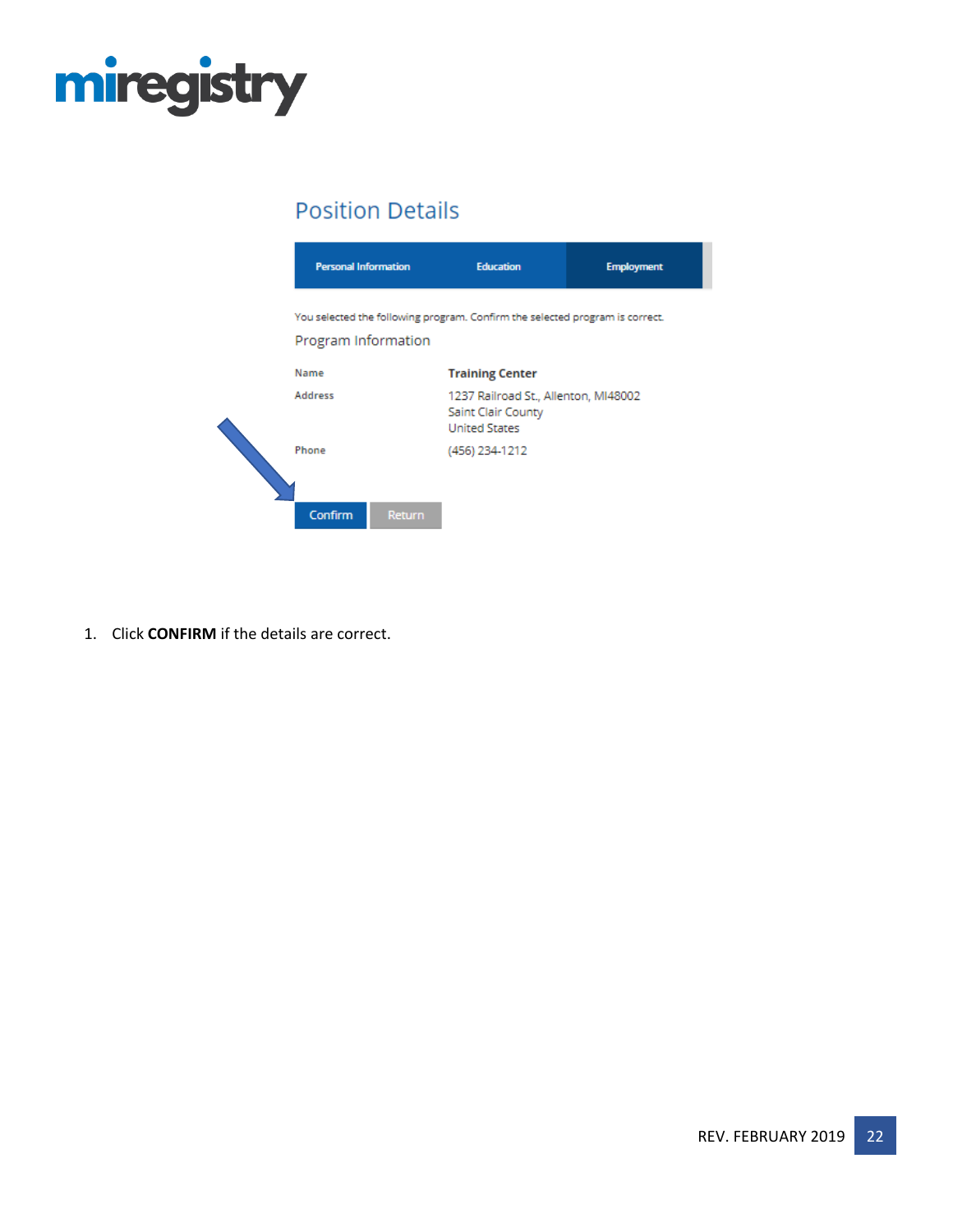# miregistry

You selected the following program. Confirm the selected program is correct.

| Program Information                                    |                                            |                                                       |  |
|--------------------------------------------------------|--------------------------------------------|-------------------------------------------------------|--|
| Name                                                   | <b>Training Center</b>                     |                                                       |  |
| <b>Address</b>                                         | Saint Clair County<br><b>United States</b> | 1237 Railroad St., Allenton, MI48002                  |  |
| Phone                                                  | (456) 234-1212                             |                                                       |  |
| Position Information                                   |                                            |                                                       |  |
| Title*                                                 |                                            |                                                       |  |
| Trainer                                                |                                            |                                                       |  |
|                                                        |                                            |                                                       |  |
| Hours Per Week*                                        |                                            |                                                       |  |
| 15                                                     |                                            |                                                       |  |
|                                                        |                                            |                                                       |  |
| Months per year*                                       |                                            |                                                       |  |
| 12                                                     |                                            |                                                       |  |
|                                                        |                                            |                                                       |  |
| This is my primary employer                            |                                            |                                                       |  |
| Age Group working with*:                               |                                            |                                                       |  |
| Infants (birth until one year)                         |                                            | School-age (kindergarten entry through<br>age twelve) |  |
| Toddlers (one year to 30 months)                       |                                            | $\blacktriangleright$ Adults                          |  |
| Preschool (30 months to<br>$\perp$ kindergarten entry) |                                            |                                                       |  |
| Start Date*                                            |                                            | <b>End Date</b>                                       |  |
| 08/01/2009                                             |                                            |                                                       |  |
| (mm/dd/yyyy)                                           |                                            | (mm/dd/yyyy)                                          |  |
| Hourly wage at this position                           |                                            |                                                       |  |
| \$25.00                                                |                                            |                                                       |  |
| Date of last wage increase                             |                                            |                                                       |  |
| <b>Status Self Reported</b>                            |                                            |                                                       |  |
| Cancel<br>Save                                         |                                            |                                                       |  |

- 1. Enter your position information.
- 2. Click **SAVE**.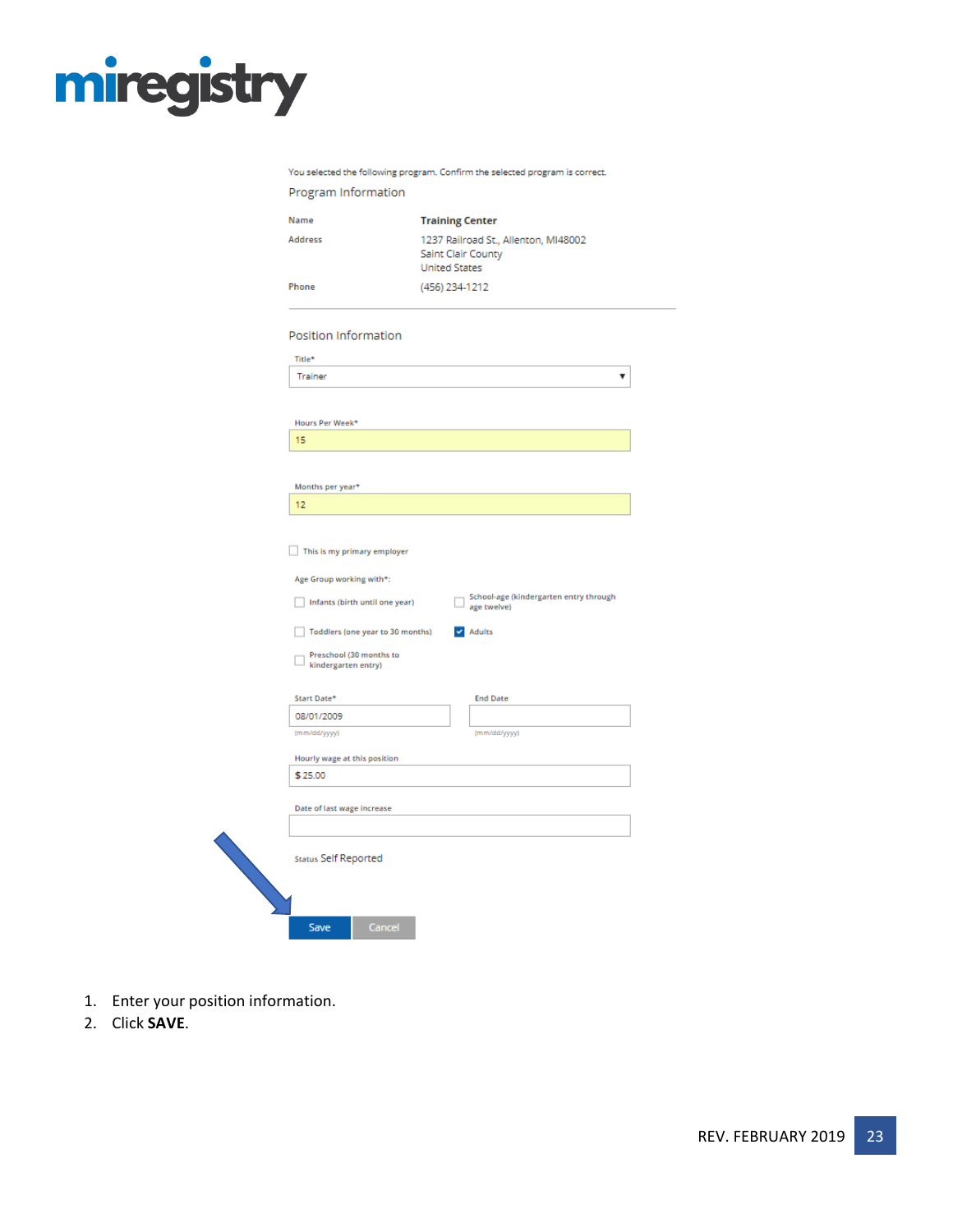

## **Employment History**

|   | <b>Personal Information</b>                                                                                                                                                                                                                                                                          | <b>Education</b>                          | <b>Employment</b>         |          |           | <b>Training</b> | Professional    | <b>Submit</b><br><b>Application</b> |  |
|---|------------------------------------------------------------------------------------------------------------------------------------------------------------------------------------------------------------------------------------------------------------------------------------------------------|-------------------------------------------|---------------------------|----------|-----------|-----------------|-----------------|-------------------------------------|--|
|   | Please add an employment record for every early childhood and school-age care position you hold or have held in the past.<br>. If you held more than one position for the same employer, enter a separate entry for each position.<br>. Enter an end date for any position which you no longer hold. |                                           |                           |          |           |                 |                 |                                     |  |
|   |                                                                                                                                                                                                                                                                                                      |                                           |                           |          |           |                 |                 | <b>Add Position</b>                 |  |
|   | Program                                                                                                                                                                                                                                                                                              | Title                                     | Wage                      | Start    | End       | <b>Status</b>   |                 |                                     |  |
| o | A.B.C.'s Center of Joy                                                                                                                                                                                                                                                                               | Assistant Teacher                         | \$13.50 / hr.<br>8/1/2017 | 8/1/2013 | Present   | Self Reported   |                 |                                     |  |
| o | Boys and Girls Club                                                                                                                                                                                                                                                                                  | Non-Teaching<br><b>Professional Staff</b> | \$10.50 / hr.<br>8/1/2011 | 8/1/2010 | 7/31/2012 | Self Reported   |                 |                                     |  |
|   | <b>Training Center</b>                                                                                                                                                                                                                                                                               | Trainer                                   | \$25.00 / hr. 8/1/2009    |          | Present   | Self Reported   |                 |                                     |  |
|   | Return to My Profile                                                                                                                                                                                                                                                                                 |                                           |                           |          |           |                 | < Previous Step | Save and Continue >                 |  |

1. After all related field experience is entered, click **SAVE AND CONTINUE>**.

| <b>Training</b>             |           |                                                         |                 |                 |                       |  |
|-----------------------------|-----------|---------------------------------------------------------|-----------------|-----------------|-----------------------|--|
|                             |           |                                                         |                 |                 |                       |  |
| <b>Training</b>             |           |                                                         |                 |                 |                       |  |
| <b>Personal Information</b> | Education | <b>Employment</b>                                       | <b>Training</b> | Professional    | Submit<br>Application |  |
|                             |           |                                                         |                 |                 |                       |  |
|                             |           | A No training has been added to this online application |                 |                 |                       |  |
|                             |           |                                                         |                 |                 |                       |  |
| Return to My Profile        |           |                                                         |                 | < Previous Step | Save and Continue >   |  |

- 1. Your training page will track completed training taken through MiRegistry statewide training calendar.
- 2. Please note that any Great Start to Quality training that was completed before April 1, 2018 will be transferred to this page from the former system. If a training you have taken is not listed on this page, please click the 'Ask Us' button or email [support@miregistry.org](mailto:support@miregistry.org) to attach your training certificate.
- **3.** Click **SAVE AND CONTINUE>.**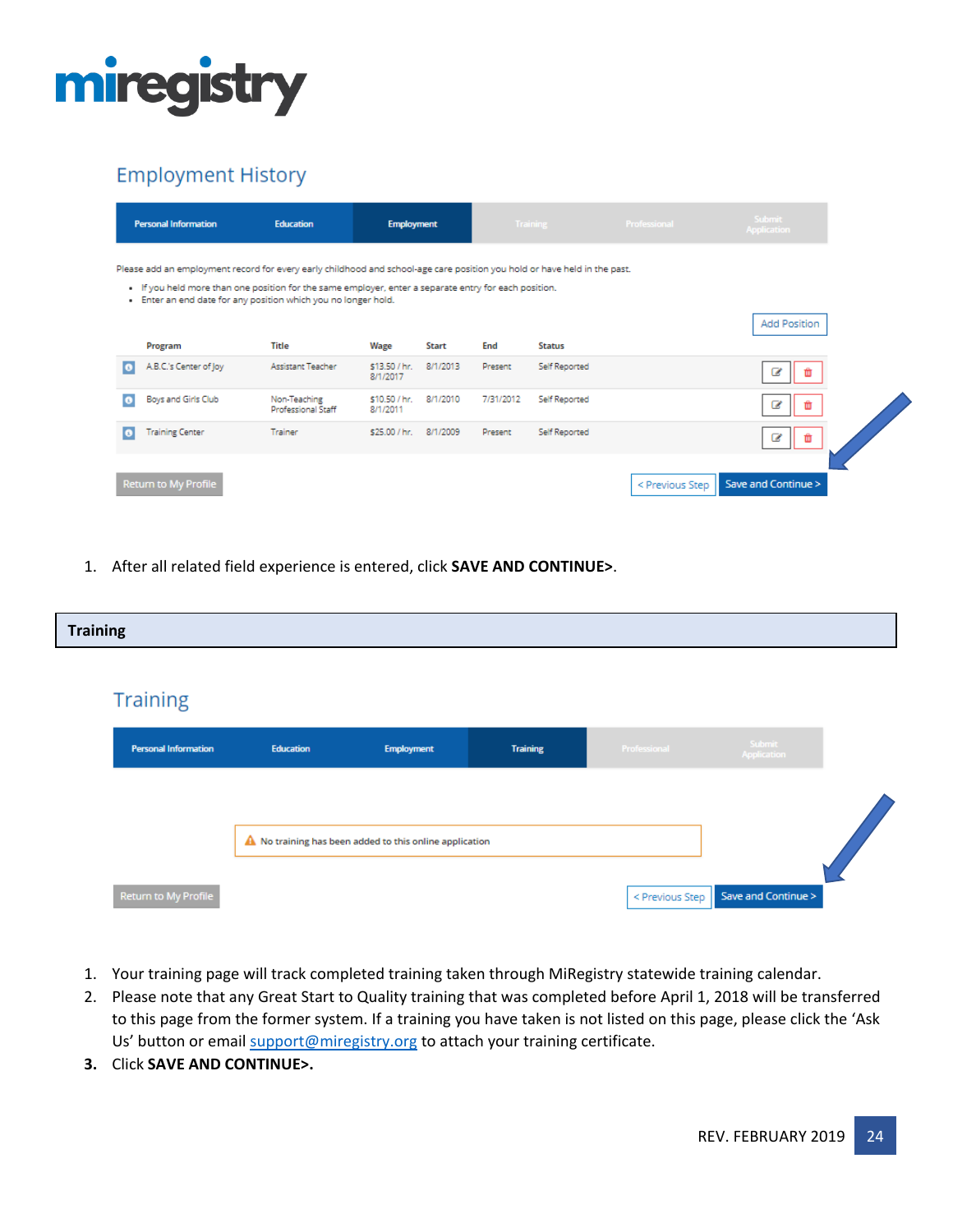

### **Professional**

## More Information

| <b>Personal Information</b>                                    | <b>Education</b>          | <b>Employment</b>   | <b>Training</b>    | Professional |                      | Submit<br>Application |
|----------------------------------------------------------------|---------------------------|---------------------|--------------------|--------------|----------------------|-----------------------|
| <b>Memberships</b>                                             |                           | <b>Date Expires</b> |                    |              | Verified             |                       |
| Michigan Afterschool Association                               |                           | 01/01/2019          |                    |              | $\qquad \qquad \Box$ | O.                    |
| -- Select to add Professional Membership --                    | $\boldsymbol{\mathrm{v}}$ |                     |                    |              |                      |                       |
|                                                                |                           |                     |                    |              |                      |                       |
| <b>Professional Contributions</b>                              |                           | Date                | <b>Description</b> |              | Verified             |                       |
| Serving on a Board of Directors for a related<br>organization: |                           | 12/29/2017          | Treasurer          |              | $\qquad \qquad \Box$ | û                     |
|                                                                |                           |                     |                    |              |                      |                       |
| -- Select to add Professional Contribution --                  | ▼                         |                     |                    |              |                      |                       |
|                                                                |                           |                     |                    |              |                      |                       |
|                                                                |                           |                     |                    |              |                      |                       |

- 1. To edit your professional page, view the options in each drop-down menu and complete the information in each pop-up box.
- 2. Click **SAVE AND CONTINUE>.**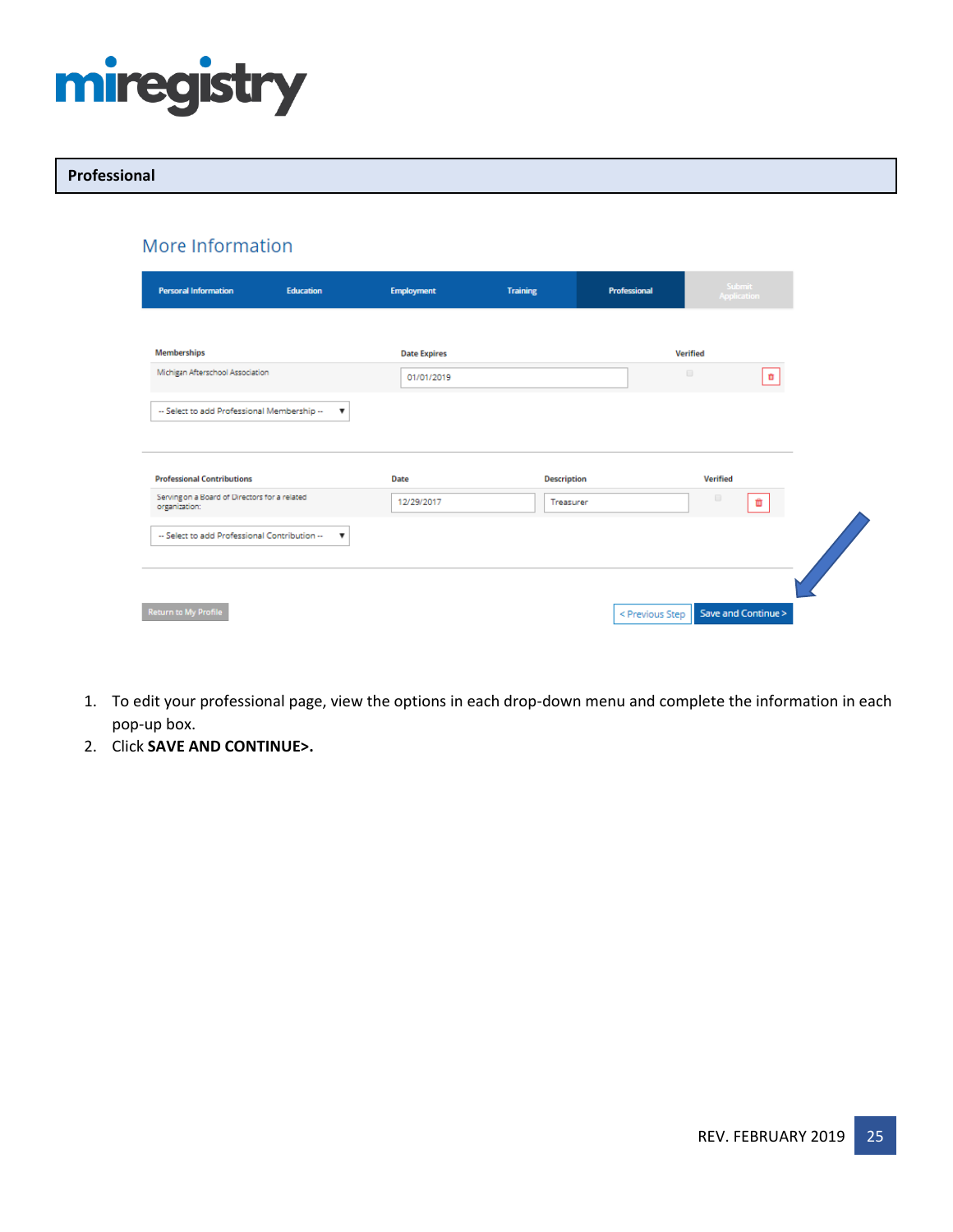

## **Submit Application**

| <b>Personal Information</b> | <b>Education</b>                                                                                                                                                                                             | <b>Employment</b>                                                                                                                                                                                                                                                                                                                                                                                                                                                                                                                                                          | <b>Training</b> | Professional   | <b>Submit</b><br><b>Application</b> |  |
|-----------------------------|--------------------------------------------------------------------------------------------------------------------------------------------------------------------------------------------------------------|----------------------------------------------------------------------------------------------------------------------------------------------------------------------------------------------------------------------------------------------------------------------------------------------------------------------------------------------------------------------------------------------------------------------------------------------------------------------------------------------------------------------------------------------------------------------------|-----------------|----------------|-------------------------------------|--|
|                             | Instructions:                                                                                                                                                                                                |                                                                                                                                                                                                                                                                                                                                                                                                                                                                                                                                                                            |                 |                |                                     |  |
|                             |                                                                                                                                                                                                              | This is the final step of your online application. Once you press the Submit Application button below, you will<br>not be able to edit until your application has been verified.                                                                                                                                                                                                                                                                                                                                                                                           |                 |                |                                     |  |
|                             | Are you ready?                                                                                                                                                                                               |                                                                                                                                                                                                                                                                                                                                                                                                                                                                                                                                                                            |                 |                |                                     |  |
|                             | · Personal Information<br>· Employment History<br>• Education Background<br>• Training Attendance                                                                                                            | You are ready to submit your online application if you have completed:                                                                                                                                                                                                                                                                                                                                                                                                                                                                                                     |                 |                |                                     |  |
|                             | By submitting my application,I hereby agree that the information provided on<br>this Registry Application is complete, accurate, and will be entered into the<br>Michigan Professional Development Registry. |                                                                                                                                                                                                                                                                                                                                                                                                                                                                                                                                                                            |                 |                |                                     |  |
|                             | What is next?                                                                                                                                                                                                |                                                                                                                                                                                                                                                                                                                                                                                                                                                                                                                                                                            |                 |                |                                     |  |
|                             |                                                                                                                                                                                                              | Once you press Submit Application below, the following will occur:                                                                                                                                                                                                                                                                                                                                                                                                                                                                                                         |                 |                |                                     |  |
|                             | not accept paper applications.                                                                                                                                                                               | · Your account will be"locked"which means you can view but not edit your professional record.<br>- A confirmation email will be sent to you with the instructions for the next step.<br>. You will need to send in all required documentation outlined in the confirmation email.<br>. Registry staff will review your documents and process your application.<br>. Registry staff will mail your Career Pathways Category Certificate and unlock your account.<br>. This application counts as your official application. Michigan Professional Development Registry does |                 |                |                                     |  |
|                             | <b>Application Selections</b>                                                                                                                                                                                |                                                                                                                                                                                                                                                                                                                                                                                                                                                                                                                                                                            |                 |                |                                     |  |
|                             | Item                                                                                                                                                                                                         |                                                                                                                                                                                                                                                                                                                                                                                                                                                                                                                                                                            | Level           | <b>Expires</b> |                                     |  |

- 1. Review the information and click **SUBMIT APPLICATION**.
- 2. Please note that your account will be locked from editing any information until after it has been approved.